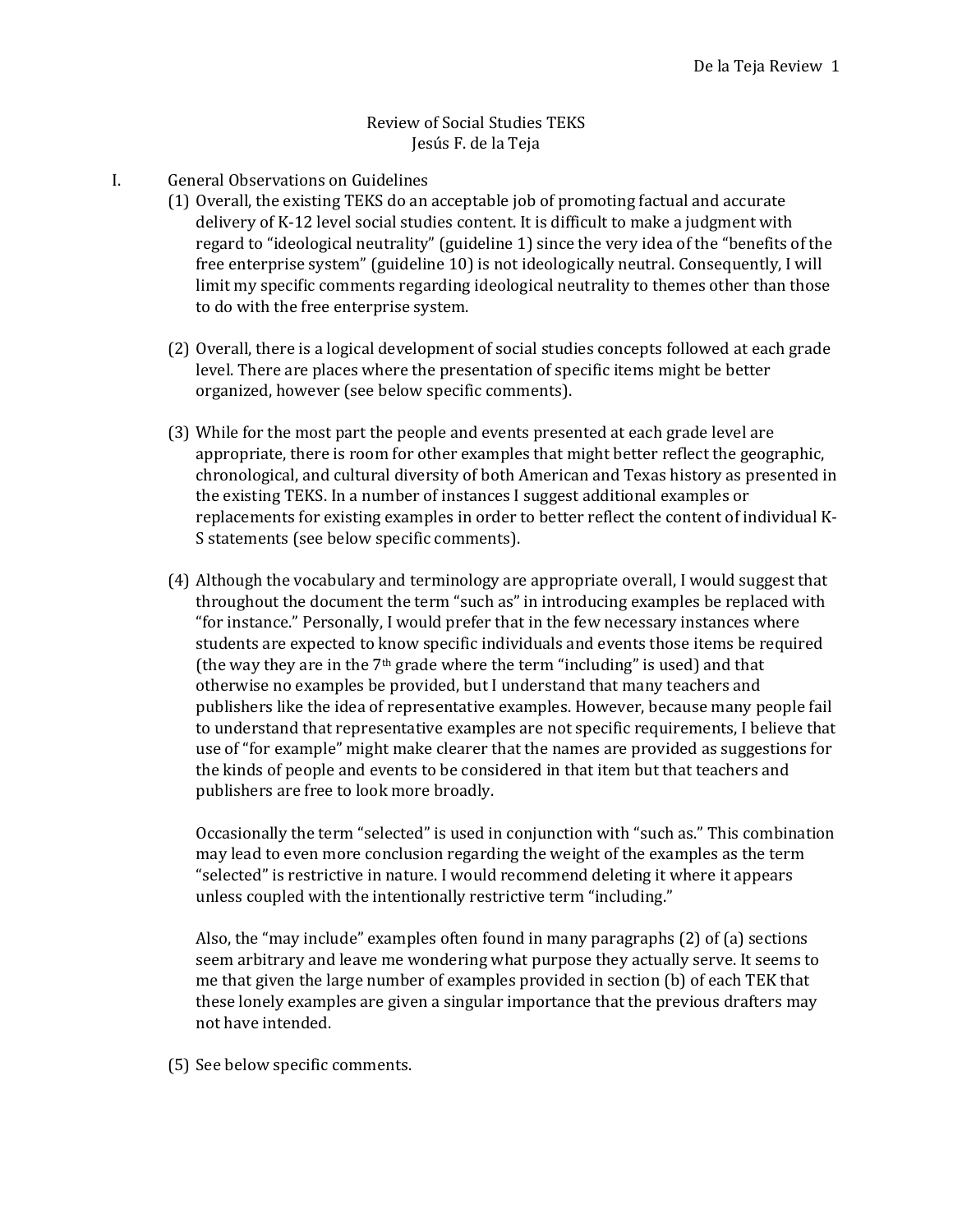- (6) The range of subject matter and the increasing level of critical thinking with regard to the material appear appropriate for each grade level.
- (7) Mostly. See below specific comments.
- (8) The social studies skills appear to be appropriately presented.
- (9) Mostly. I think there could be some improvement in presenting a broader range of examples of the geographic, cultural, and ethnic components of our state and national heritage (see below specific comments).
- (10) The TEKS clearly emphasize the promotion of good citizenship and an appreciation for American values. To the degree that some of the items present the "benefits of the free enterprise system" from an ideological perspective, I would say this guideline is in contradiction with guideline (1) (see below specific comments).
- (11) See below specific comments.
- (12) It appears to do so.

| TEK#         | Language                                                                                                                                        | Comment                                                                                                                                                                                                                                                                                                                                                                                                                                                                                                                                                                                |
|--------------|-------------------------------------------------------------------------------------------------------------------------------------------------|----------------------------------------------------------------------------------------------------------------------------------------------------------------------------------------------------------------------------------------------------------------------------------------------------------------------------------------------------------------------------------------------------------------------------------------------------------------------------------------------------------------------------------------------------------------------------------------|
| 113.2 (11.A) | Identify personal attributes                                                                                                                    | This is not "cultural." Recommendation:                                                                                                                                                                                                                                                                                                                                                                                                                                                                                                                                                |
|              | common to all people such as                                                                                                                    | Identify attributes common to all people, for                                                                                                                                                                                                                                                                                                                                                                                                                                                                                                                                          |
|              | physical characteristics                                                                                                                        | example kinship, laws, religion                                                                                                                                                                                                                                                                                                                                                                                                                                                                                                                                                        |
| 113.2 (11.B) | Identify differences among people                                                                                                               | This item is vague. Recommendation: Identify<br>ways in which different people behave as<br>groups, for example dress, food, and music                                                                                                                                                                                                                                                                                                                                                                                                                                                 |
| 113.3(1.B)   | Identify historic figures such as<br>Alexander Graham Bell and Thomas<br>Edison who have exhibited a love of<br>individualism and inventiveness | Both individuals represent technology<br>innovators; replacing one with someone with<br>a different background would strengthen the<br>core concept. George Washington Carver, as a<br>proponent of self-help and applying science<br>to farming, represented a fusion of<br>individualism and inventiveness. His example<br>also helps reinforce 113.4 (1.C) since he was<br>influential at all levels. Recommendation:<br>Identify historic figures, for instance George<br>Washington Carver and Thomas Edison, who<br>have exhibited a love of individualism and<br>inventiveness. |
| 113.3 (13.D) | Explain how selected customs,<br>symbols, and celebrations reflect an<br>American love of individualism,<br>inventiveness, and freedom.         | Love is a complex emotion and an often<br>confusing one, particularly at such a young<br>age. This might be a good place to introduce<br>the concept of the ideal, which is a societal<br>commitment rather than an individual<br>relationship. Recommendation: Explain how<br>customs, symbols, and celebrations, reflect<br>the American ideals of individualism,                                                                                                                                                                                                                    |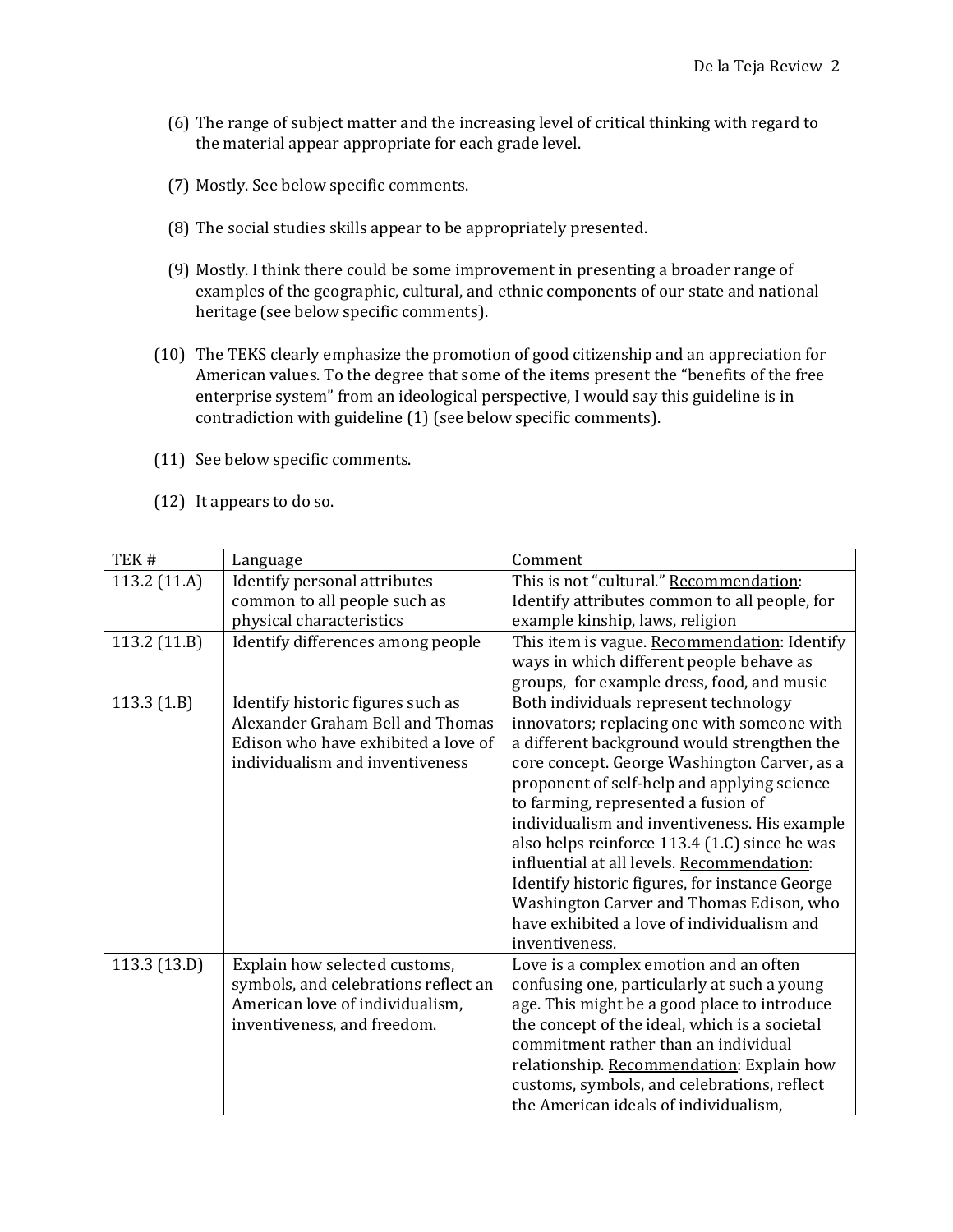|               |                                                                                                                                                                                                                 | inventiveness, and freedom.                                                                                                                                                                                                                                                                                                                                                                                                                            |
|---------------|-----------------------------------------------------------------------------------------------------------------------------------------------------------------------------------------------------------------|--------------------------------------------------------------------------------------------------------------------------------------------------------------------------------------------------------------------------------------------------------------------------------------------------------------------------------------------------------------------------------------------------------------------------------------------------------|
| 113.4(1.A)    | Explain the significance of various<br>community, state, and national<br>celebrations such as Memorial Day,<br>Independence Day, and<br>Thanksgiving                                                            | Independence Day was already used 113.4<br>(2.A). Since the expectation calls for<br>"community and state" and since all three<br>holidays given as examples are national,<br>substitution of the one already introduced in<br>the first grade would be appropriate.<br>Recommendation: Explain the significance of<br>various community, state, and national<br>celebrations, for instance Memorial Day,<br>Texas Independence Day, and Thanksgiving. |
| 113.4(2.D)    | Describe and measure calendar<br>time by days, weeks, months, and<br>years                                                                                                                                      | In and of itself the measure of the passage of<br>time is not historical in nature. Without the<br>addition of historical content, this<br>expectation is not social studies appropriate.<br>Given that 2.B and 2.C actually deal with the<br>use of time measurement in historical<br>context, I recommend elimination of this<br>expectation.                                                                                                        |
| 113.4 (4.A)   | Identify contributions of historical<br>figures such as Henrietta King and<br>Thurgood Marshall who have<br>influenced the community, state,<br>and nation                                                      | I suggest the addition of a well known and<br>respected Latino figure who made a different<br>type of contribution to the two individuals<br>presented as examples. Recommendation:<br>Identify contributions of historical figures,<br>for example Henrietta King, Cesar Chavez,<br>and Thurgood Marshall, who have influenced<br>the community, state, and nation                                                                                    |
| 113.4 (13.B)  | Identify historical figures such as<br>Florence Nightingale, Paul Revere<br>and Sojourner Truth who have<br>exemplified good citizenship                                                                        | I would suggest adding another example,<br>from the state level who demonstrated a<br>commitment to Texas citizenship throughout<br>his life. Recommendation: Identify historical<br>figures, for instance José Antonio Navarro,<br>Florence Nightingale, Paul Revere and<br>Sojourner Truth, who have exemplified good<br>citizenship                                                                                                                 |
| 113.4 (14.C)  | Explain how selected customs,<br>symbols, and celebrations reflect an<br>American love of individualism,<br>inventiveness, and freedom.                                                                         | Same concern as expressed above at 113.3<br>(13.D). Propose the same change of language.                                                                                                                                                                                                                                                                                                                                                               |
| 113.5 $(1.C)$ | Describe how individuals such as<br>Christopher Columbus and<br>Meriwether Lewis and William<br>Clark have contributed to the<br>expansion of existing communities<br>or to the creation of new<br>communities. | The definition of community here is in<br>question, particularly with regard to a 3rd<br>grader's possible understanding of the term.<br>While Christopher Columbus can be<br>explained as someone whose explorations<br>contributed to the settlement of the<br>Americas, and Lewis and Clark can likewise<br>be explained as individuals whose<br>explorations eventually led to settlement in<br>the western U.S., neither example provides a       |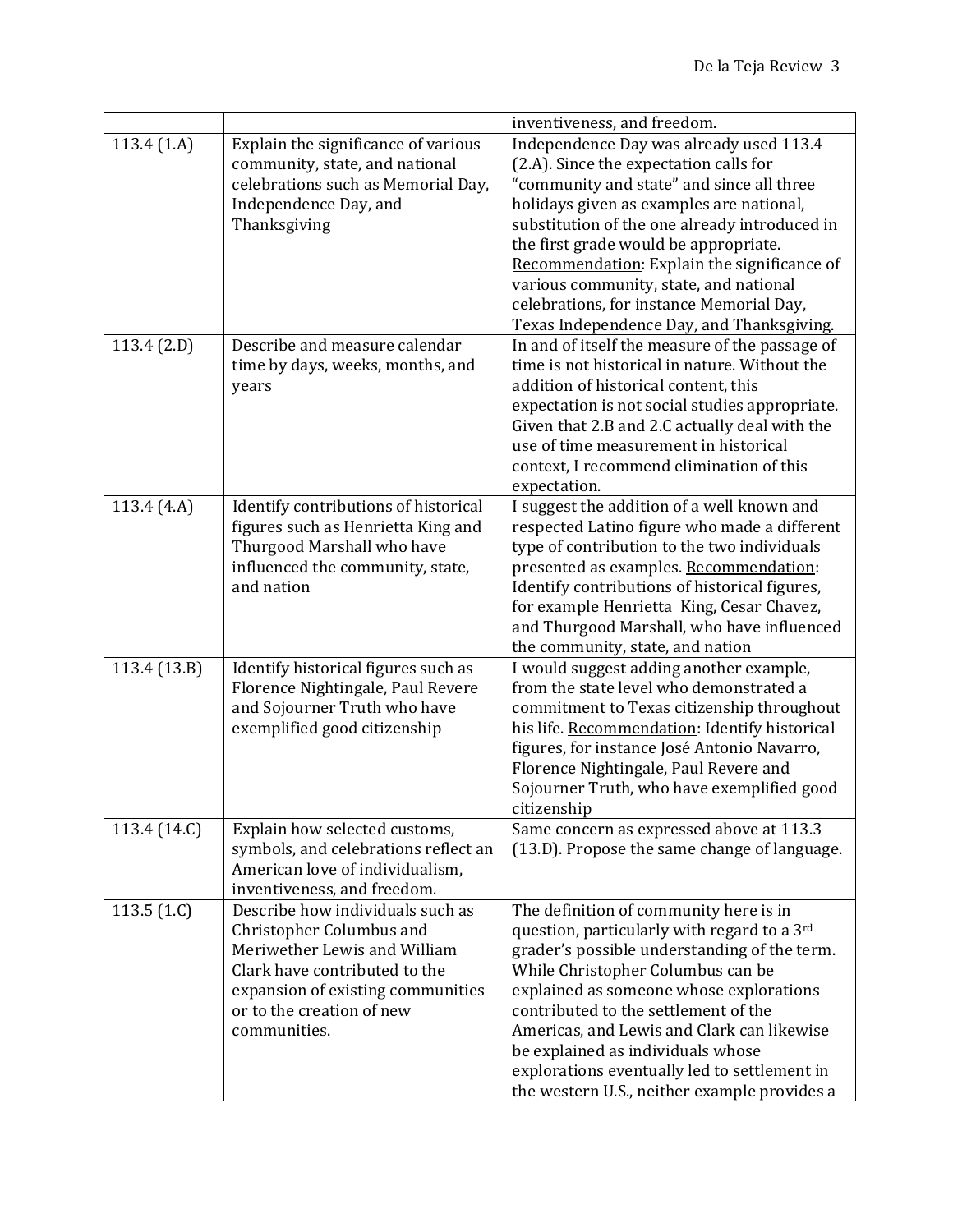|               |                                                                                                                                                                                                                                                                                                                                                                                                                                     | clear-cut example of what the expectation<br>intends. Recommendation: Describe how<br>individuals, for instance Juan de Oñate and<br>Brigham Young have contributed to the<br>expansion of existing communities or to the<br>creation of new communities. Oñate led the<br>Spanish expedition that settled New Mexico<br>including the founding of Santa Fe, New<br>Mexico. Brigham Young was responsible for<br>the settlement of Utah.                                                                                                                                                                                                                                                                                                                                                                                                                                                                                                                                                                                                                                                                                           |
|---------------|-------------------------------------------------------------------------------------------------------------------------------------------------------------------------------------------------------------------------------------------------------------------------------------------------------------------------------------------------------------------------------------------------------------------------------------|------------------------------------------------------------------------------------------------------------------------------------------------------------------------------------------------------------------------------------------------------------------------------------------------------------------------------------------------------------------------------------------------------------------------------------------------------------------------------------------------------------------------------------------------------------------------------------------------------------------------------------------------------------------------------------------------------------------------------------------------------------------------------------------------------------------------------------------------------------------------------------------------------------------------------------------------------------------------------------------------------------------------------------------------------------------------------------------------------------------------------------|
| 113.5(13.D)   | Indentify how selected fictional<br>characters such as Robinson Crusoe<br>created new communities                                                                                                                                                                                                                                                                                                                                   | Again, I have to question how community is<br>being defined that Robinson Crusoe can be<br>used as a fictional example of a community<br>creator. I don't have a fix for this particular<br>problem, but I do not believe the example<br>adequately reflects the goal of the<br>expectation.                                                                                                                                                                                                                                                                                                                                                                                                                                                                                                                                                                                                                                                                                                                                                                                                                                       |
| $113.6$ (a.1) | Students examine the history of<br>Texas from the early beginnings to<br>the present within the context of<br>the Western Hemisphere                                                                                                                                                                                                                                                                                                | The term "Western Hemisphere" is used in a<br>number of places in this section, sometimes<br>ambiguously. Here for instance, did the<br>drafters mean "Western Civilization"? This<br>would seem to be the case, as the modern<br>settlement of Texas (as opposed to the Indian<br>settlement of the region) was carried out by<br>representative of Civilization.                                                                                                                                                                                                                                                                                                                                                                                                                                                                                                                                                                                                                                                                                                                                                                 |
| 113.6 $(a.1)$ | Students describe how early Native<br>Americans in Texas and the<br>Western Hemisphere met their<br>basic economic needs and identify<br>economic motivations for European<br>exploration and colonization and<br>reasons for the establishment of<br>Spanish missions. Students explain<br>how Native Americans governed<br>themselves and identify<br>characteristics of Spanish and<br>Mexican colonial governments in<br>Texas. | Again, "Western Hemisphere" is a problem, as<br>the extremely restrictive phrase<br>"establishment of Spanish missions." Also, the<br>identification of Mexican government with<br>the Spanish colonial order misrepresents the<br>history of Texas. In what is now South Texas,<br>the region settled under the direction of José<br>Escandón, the main mechanism of settlement<br>was towns and ranches, not missions. When<br>Mexico became independent in 1821, it freed<br>itself from Spanish colonial rule. Texas was<br>an integral part of the new nation, not a<br>colony of it. To refer to Mexican government<br>as colonial is therefore erroneous.<br>Recommendation: Students compare how<br>early Native Americans in Texas and<br>elsewhere in North America met their basic<br>economic needs and identify the economic<br>motivations for European exploration and<br>colonization and reasons for the<br>establishment of Spanish settlements.<br><b>Students explain how Native Americans</b><br>governed themselves and identify<br>characteristics of Spanish colonial and<br>Mexican governments in Texas. |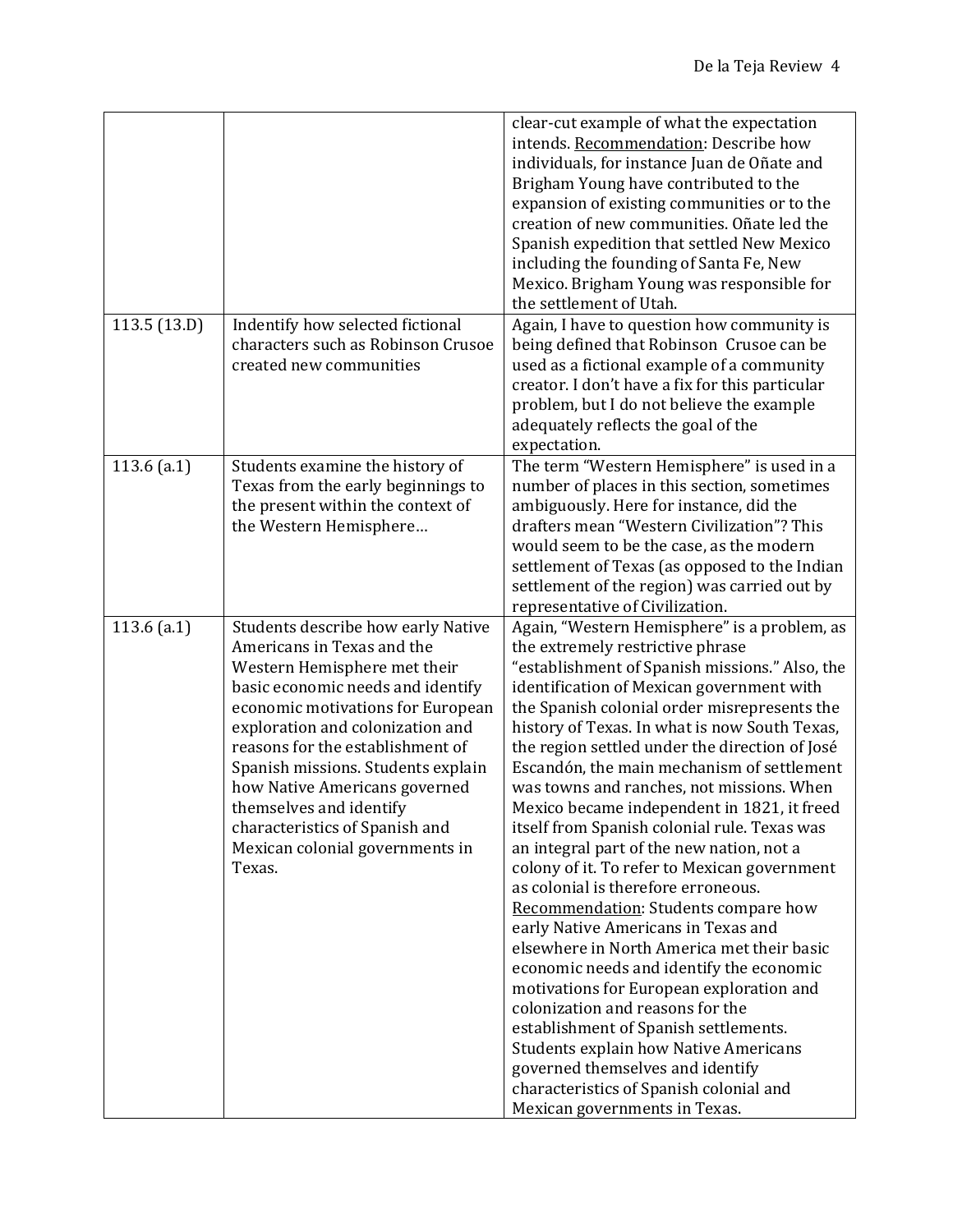| 113.6(1)    | "Western Hemisphere"                 | Replace with "North America" throughout        |
|-------------|--------------------------------------|------------------------------------------------|
|             |                                      | this KS.                                       |
| 113.6(2.B)  | Identify the accomplishments of      | Christopher Columbus is not directly           |
|             | significant explorers such as Cabeza | germane to Texas exploration and settlement.   |
|             | de Vaca; Christopher Columbus;       | Also, settlement of Texas by the Spanish is    |
|             | Francisco Coronado; and Rene         | not reflected in the examples. The first       |
|             | Robert Cavelier, Sieur de la Salle   | Spanish occupation of Texas took place as a    |
|             | and explain their impact on the      | result of the explorations of Capt. Alonso de  |
|             | settlement of Texas                  | León and Fray Damián Massanet, who             |
|             |                                      | conducted expeditions in search of La Salle.   |
|             |                                      | The settlement of South Texas, also as         |
|             |                                      | mentioned above, began under the direction     |
|             |                                      | of José Escandón. Recommendation: Identify     |
|             |                                      | the accomplishments of significant explorers,  |
|             |                                      | for instance Alvar Núñez Cabeza de Vaca,       |
|             |                                      | Francisco Coronado, Rene Robert Cavelier,      |
|             |                                      | Sieur de la Salle, Fr. Damián Massanet, José   |
|             |                                      | Escandón, and explain their impact on the      |
|             |                                      | settlement of Texas                            |
| 113.6 (2.C) | Explain when, where, and why the     | As mentioned above, Spanish settlement was     |
|             | Spanish established Catholic         | much more than just missions, although the     |
|             | missions in Texas                    | missions represented the distinctive Spanish   |
|             |                                      | practice of incorporating Indians into the     |
|             |                                      | settlement process. Recommendation:            |
|             |                                      | Explain when, where, and why the Spanish       |
|             |                                      | established settlements in Texas and the       |
|             |                                      | variety of Native American responses to        |
|             |                                      | Spanish colonization                           |
| 113.6       |                                      | Although Moses Austin visited Texas before     |
| (2.D&E)     |                                      | Mexican independence, the empresario           |
|             |                                      | period did not begin until afterwards.         |
|             |                                      | Stephen F. Austin, Martín de León, Green       |
|             |                                      | DeWitt, and the other empresarios all          |
|             |                                      | obtained their contracts from either the       |
|             |                                      | Mexican national government or the state       |
|             |                                      | government. In the interest of chronological   |
|             |                                      | clarity, it would be best if the order of      |
|             |                                      | expectations D and E were reversed, so that    |
|             |                                      | the impact of Mexico's independence from       |
|             |                                      | Spain on events in Texas comes first.          |
| 113.6(2.D)  | [as changed according to above       | The Mexican War of Independence was a          |
|             | comment] Identify the impact of      | decade-long struggle in which Texas played a   |
|             | Mexico's independence from Spain     | not insignificant role. Understanding what     |
|             | on the events in Texas               | happened in Texas during that time is vital to |
|             |                                      | understanding why local and national           |
|             |                                      | Mexican authorities welcomed Anglo-            |
|             |                                      | American immigration. Recommendation:          |
|             |                                      | Identify Texas's role in the Mexican War of    |
|             |                                      | Independence and the war's impact on the       |
|             |                                      | development of Texas                           |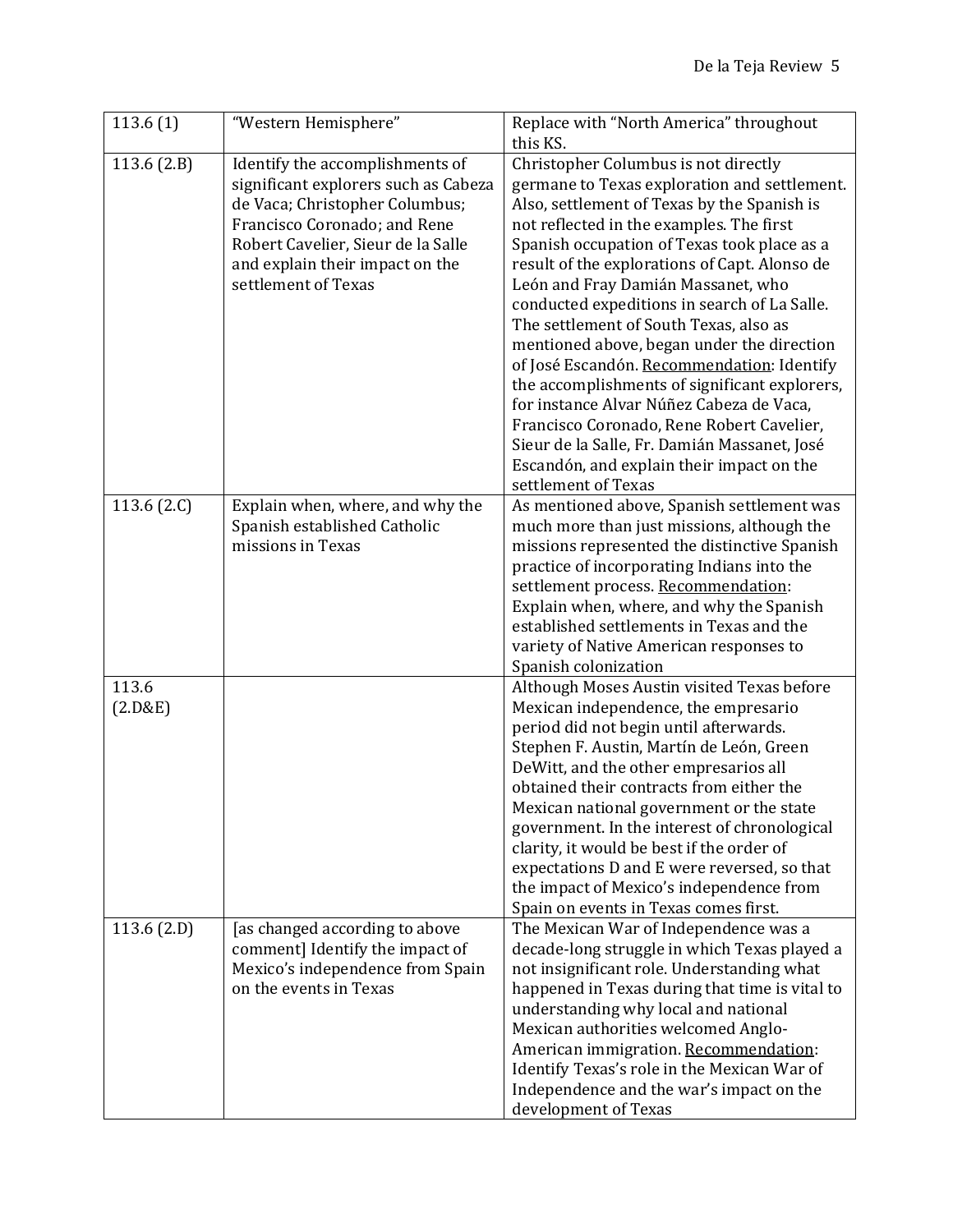| 113.6(3.B)    | Describe the successes and<br>problems of the Republic of Texas                                                                                                                     | Given the extensive use of examples<br>elsewhere, it seems to me that this would be<br>a good place to introduce an example that<br>would remind users that relations with<br>Indians remained an important aspect of life<br>in Texas during the Republic period.<br>Recommendation: Describe the successes and<br>problems of the Republic of Texas, for<br>example shifting policies toward Native<br>Americans                                                                                                                                                                                                                                                                                                                             |
|---------------|-------------------------------------------------------------------------------------------------------------------------------------------------------------------------------------|------------------------------------------------------------------------------------------------------------------------------------------------------------------------------------------------------------------------------------------------------------------------------------------------------------------------------------------------------------------------------------------------------------------------------------------------------------------------------------------------------------------------------------------------------------------------------------------------------------------------------------------------------------------------------------------------------------------------------------------------|
| 113.6 $(3.E)$ | Identify leaders important to the<br>founding of Texas as a republic and<br>state, including Sam Houston,<br>Mirabeau Lamar, and Anson Jones                                        | There is nothing wrong with this expectation<br>or the importance of the cited individuals. I<br>would suggest, however, that a<br>representative of the native Texan<br>community, José Antonio Navarro, deserves<br>mention. He was not only a signer of the<br>Texas Declaration of Independence, but was<br>one Lamar's ambassadors on the Santa Fe<br>Expedition, spent more than two years in jail<br>in Mexico City as a result, and managed to<br>return to Texas in time to participate in the<br>annexation and constitutional conventions.<br>Recommendation: Identify leaders important<br>to the founding of Texas as a republic and<br>state, including Sam Houston, Mirabeau<br>Lamar, José Antonio Navarro, and Anson<br>Jones |
| 113.6 $(4.B)$ | Explain the growth and<br>development of the cattle and oil<br>industries                                                                                                           | The oil industry in Texas is really a 20 <sup>th</sup><br>century phenomenon, beginning with<br>Spindletop. A more appropriate discussion<br>would be cattle and agriculture, which<br>continued to be the mainstays of the Texas<br>economy well into the new century.<br>Recommendation: Explain the expansion and<br>economic importance of the cattle and<br>agricultural industries                                                                                                                                                                                                                                                                                                                                                       |
| 113.6(5)      |                                                                                                                                                                                     | This is the item in which the oil and gas<br>industry and Texas's importance to the<br>nation should be tackled. The expectations<br>have been restructured to reflect my<br>priorities.                                                                                                                                                                                                                                                                                                                                                                                                                                                                                                                                                       |
| 113.6 $(5.A)$ | Identify the impact of various<br>issues and events on life in Texas<br>such as urbanization, use of oil and<br>gas, and the growth of aerospace<br>and other technology industries | Recommendation: Explain the economic<br>diversification of 20 <sup>th</sup> century Texas, for<br>example the oil and gas industry and<br>aerospace industries                                                                                                                                                                                                                                                                                                                                                                                                                                                                                                                                                                                 |
| 113.6 (5.new) |                                                                                                                                                                                     | Recommendation: Analyze the impact of<br>industrialization in Texas and its impact on<br>the nation, for example urbanization and                                                                                                                                                                                                                                                                                                                                                                                                                                                                                                                                                                                                              |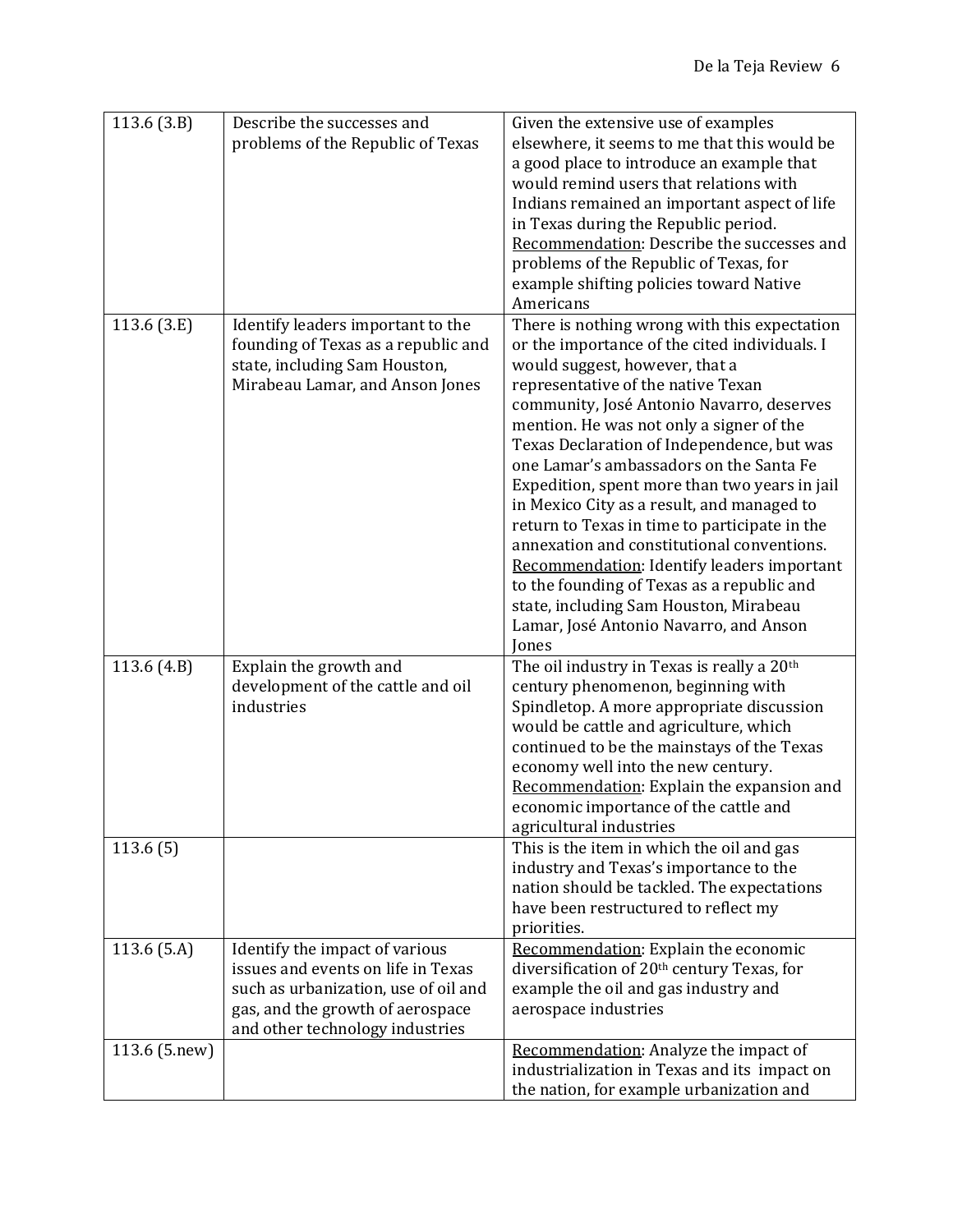|                   |                                                                                                                                                                               | transportation                                                                                                                                                                                                                                                                                                                                                                                                                       |
|-------------------|-------------------------------------------------------------------------------------------------------------------------------------------------------------------------------|--------------------------------------------------------------------------------------------------------------------------------------------------------------------------------------------------------------------------------------------------------------------------------------------------------------------------------------------------------------------------------------------------------------------------------------|
| 113.6 (7.A)       | Describe a variety of regions in<br>Texas and the Western Hemisphere<br>such as political, population, and<br>economic regions that result from<br>patterns of human activity | Again, the use of Western Hemisphere is<br>misleading. The importance of Texas to both<br>the rest of the United States and to Mexico, is<br>the intention, and Mexico is still part of North<br>America. Recommendation: Describe a<br>variety of socio-economic regions in Texas,<br>for example political, demographic, and<br>economic, that result from human activity                                                          |
| 113.6(7.B)        | Describe a variety of regions in<br>Texas and the Western Hemisphere<br>such as landform, climate, and<br>vegetation regions that result from<br>physical characteristics     | Same as above with regard to the use of<br>Western Hemisphere. Also, the language here<br>could be made clearer by referring to<br>ecological regions. Recommendation:<br>Describe a variety of ecological regions in<br>Texas and North America, for example<br>landform, climate, and vegetation, result from<br>physical and environmental characteristics                                                                        |
| 113.6 $(8.C)$     | Describe the location of cities in<br>Texas and explain their<br>distribution, past and present                                                                               | If you read expectations A, B, and D carefully,<br>you will note that C is redundant, since<br>settlement includes towns and cities.<br>Recommendation: eliminate.                                                                                                                                                                                                                                                                   |
| 113.6 (9.A)       | Describe the ways people have<br>adapted to and modified the<br>environment in Texas, past and<br>present                                                                     | A couple of examples here would help clarify<br>that the intent is economic development.<br>Recommendation: describe the ways people<br>have adapted to and modified the<br>environment of Texas, past and present, for<br>example by clearing forests for farming and<br>building dams for flood control and energy<br>production                                                                                                   |
| 113.6<br>(11.A&B) |                                                                                                                                                                               | Shouldn't the action in these explanations be<br>"explain"? Motivations require explanation<br>since they involved complex factors.                                                                                                                                                                                                                                                                                                  |
| 113.6 (15.B)      | Identify characteristics of Spanish<br>and Mexican colonial governments<br>and their influence on inhabitants<br>of Texas                                                     | As mentioned above at 113.6 (a.1), after<br>Mexico gained its independence, its<br>government was no longer colonial. Texas<br>was an integral part of the Mexican nation<br>and had political representation at both the<br>state and national levels. Recommendation:<br>Identify the characteristics of Spanish<br>colonial rule and Mexican national and state<br>governments and their influence on the<br>inhabitants of Texas |
| 113.6 (16.A)      | Identify the purposes and explain<br>the importance of the Texas<br>Declaration of Independence, the<br>Texas Constitution, and the Treaty<br>of Velasco                      | Given the fact that the Treaty of Velasco was<br>a dead letter, since it was signed with a<br>prisoner of war and the Mexican government<br>refused to ratify the document or even accept<br>that Santa Anna could in any way negotiate<br>with the Texans, a much better selection is<br>possible. There is, for instance, the treaty                                                                                               |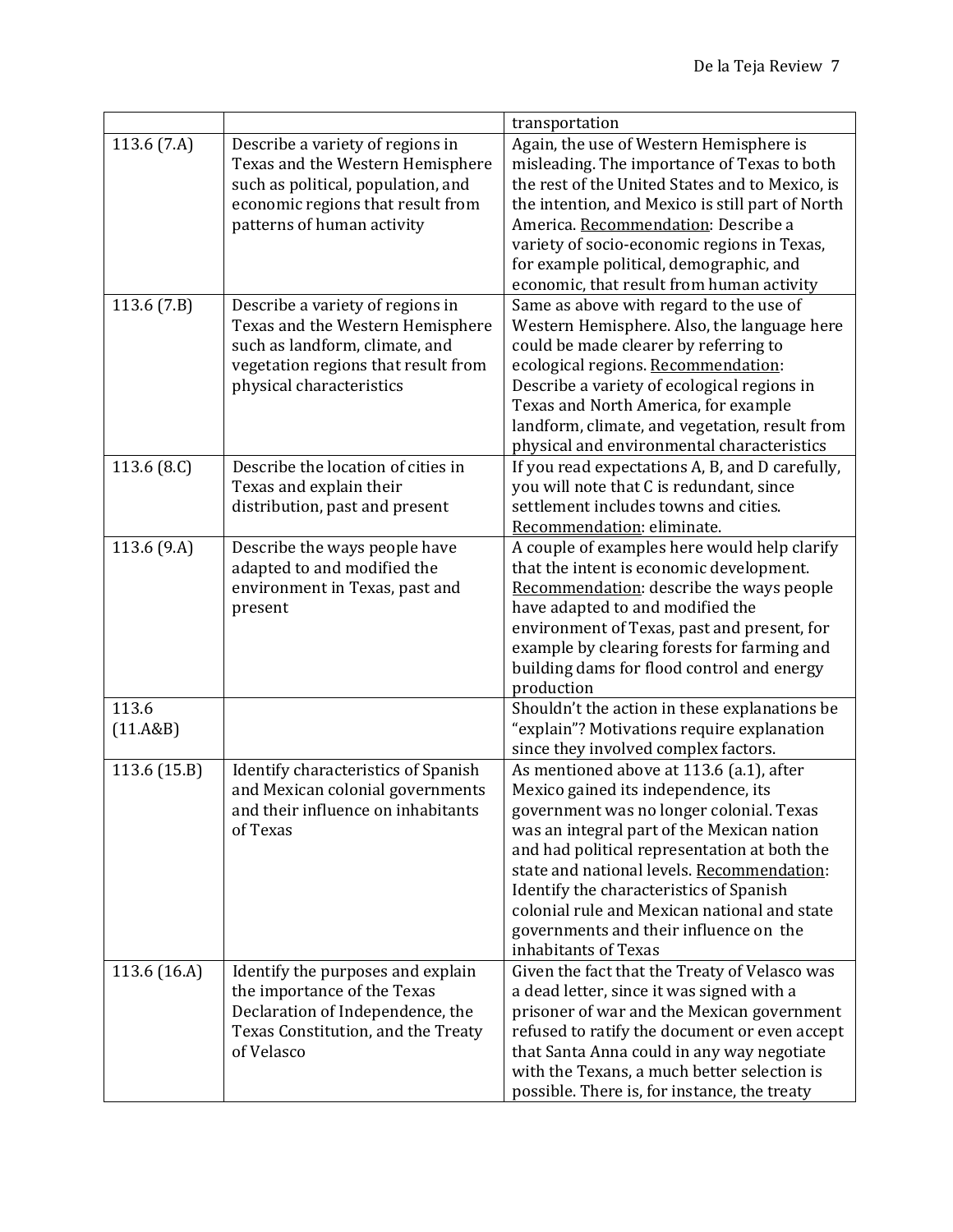| 113.6 (20.C)  | Summarize the contributions of<br>people of various racial, ethnic, and                                                                             | signed between the German settlers and the<br>Comanches, which brought peace to the<br>German Hill country. Recommendation:<br>Identify the purposes and explain the<br>importance of the Texas Declaration of<br>Independence, the Texas Constitution, and<br>the Meusebach-Comanche Treaty<br>The term "contribution" tends to be<br>restrictive. It often focuses on marginal or                                                                                                                                                                                                  |
|---------------|-----------------------------------------------------------------------------------------------------------------------------------------------------|--------------------------------------------------------------------------------------------------------------------------------------------------------------------------------------------------------------------------------------------------------------------------------------------------------------------------------------------------------------------------------------------------------------------------------------------------------------------------------------------------------------------------------------------------------------------------------------|
|               | religious groups in the<br>development of Texas                                                                                                     | tangential aspects of a group's place in<br>society. The term "role," on the other hand,<br>emphasizes a significant place in society.<br>Recommendation: Summarize the roles of<br>people of various racial, ethnic, and religious<br>groups in the development of Texas.                                                                                                                                                                                                                                                                                                           |
| 113.7(1.B)    | Describe the accomplishments of<br>significant colonial leaders such as<br>Anne Hutchinson, William Penn,<br>John Smith, and Roger Williams         | As paragraph 1 of the introduction to the<br>grade 5 TEKS points out, students are to be<br>learning "about a variety of regions in the<br>United States." The examples provided in this<br>expectation all focus on the English colonial<br>experience. I suggest that examples from the<br>Spanish and French colonial experiences be<br>included. Recommendation: Describe the<br>accomplishments of significant colonial<br>leaders, for example Anne Hutchinson,<br>William Penn, John Smith, Roger Williams,<br>Junípero Serra, and Rene Robert Cavelier,<br>Sieur de La Salle |
| 113.7 $(2.A)$ | Identify the contributions of<br>significant individuals during the<br>revolutionary period, including<br>Thomas Jefferson and George<br>Washington | Since this expectation actually calls for<br>studying specific individuals, I would<br>recommend the addition of two other critical<br>contributors. Recommendation: Identify the<br>contributions of significant individuals during<br>the revolutionary period, including Thomas<br>Jefferson and George Washington, Samuel<br>Adams, and Benjamin Franklin                                                                                                                                                                                                                        |
| 113.7(2.B)    | Analyze the causes and effects of<br>events prior to and during the<br>American Revolution such as the<br><b>Boston Tea Party</b>                   | Actually, in giving examples of events<br>contributing to the onset of the revolution, it<br>might be better to provide some guidance on<br>looking back at earlier precursor events.<br>Recommendation: Analyze the causes and<br>effects of events prior to and during the<br>American Revolution, for example the<br>Proclamation of 1763, the Boston Tea Party,<br>and Valley Forge                                                                                                                                                                                              |
| 113.7 (2.new) |                                                                                                                                                     | I would argue that understanding the role of<br>the Bill of Rights in the acceptance of the<br>Constitution is critical to rounding out an<br>understanding of the early history of the                                                                                                                                                                                                                                                                                                                                                                                              |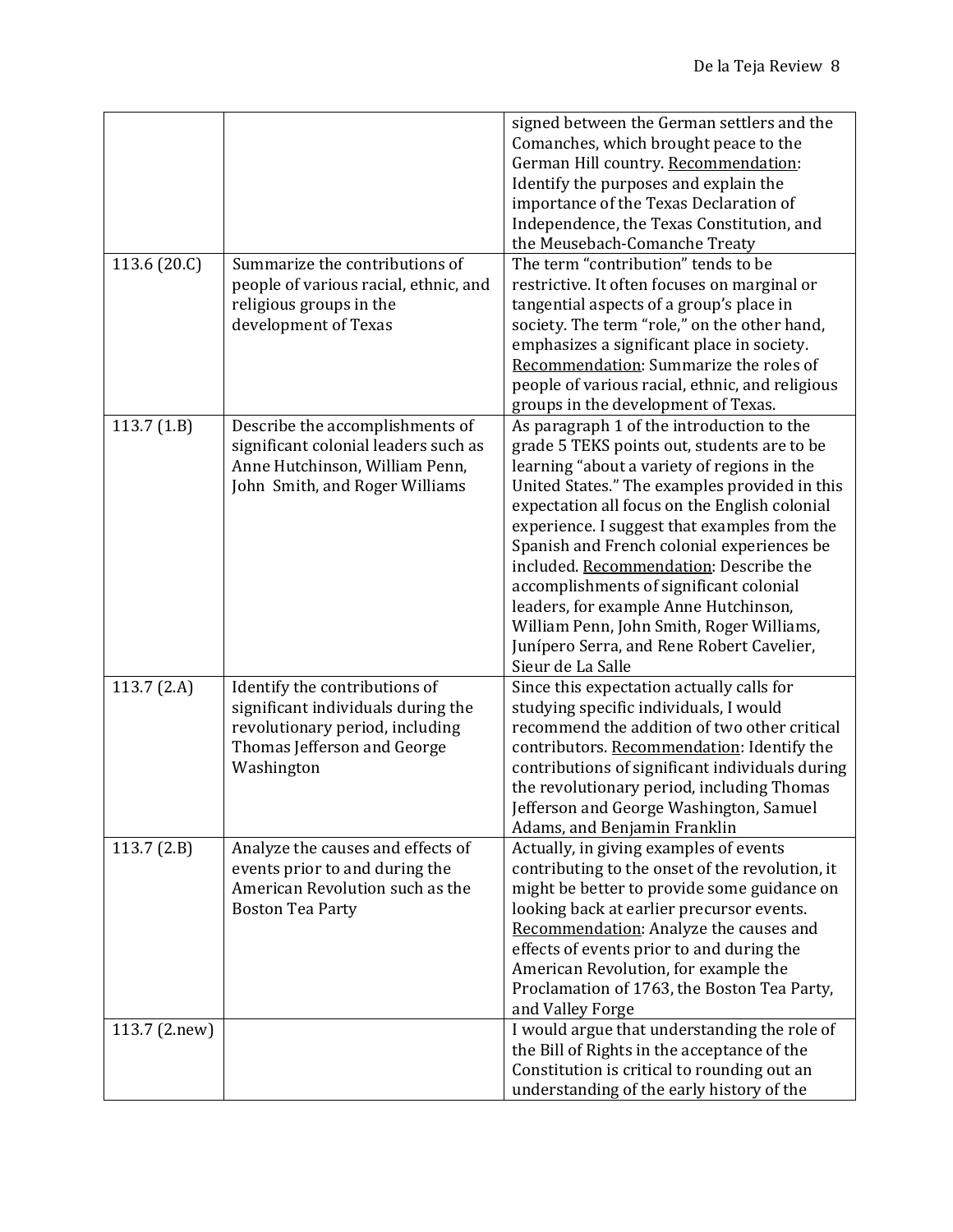|                          |                                                                                                                                                                                                                                                                                                                              | country's political life. Recommendation:<br>Explain the importance of the first ten                                                                                                                                                                                                                                                                                                                                                                                                                                       |
|--------------------------|------------------------------------------------------------------------------------------------------------------------------------------------------------------------------------------------------------------------------------------------------------------------------------------------------------------------------|----------------------------------------------------------------------------------------------------------------------------------------------------------------------------------------------------------------------------------------------------------------------------------------------------------------------------------------------------------------------------------------------------------------------------------------------------------------------------------------------------------------------------|
|                          |                                                                                                                                                                                                                                                                                                                              | amendments, the Bill of Rights, in the<br>ratification process for the Constitution                                                                                                                                                                                                                                                                                                                                                                                                                                        |
| 113.7 $(4.G)$            | Identify the challenges,<br>opportunities, and contributions of<br>people from selected Native<br>American and immigrant groups                                                                                                                                                                                              | As above at 113.6 (20.C), "contributions"<br>should be replaced with "roles." Also, selected<br>is an unnecessary qualifier, since it begs the<br>questions of who makes the selection.<br>Recommendation: Identify the challenges,<br>opportunities, and roles of Native Americans<br>and immigrant groups in American society                                                                                                                                                                                            |
| 113.7(5.B)               | Identify the accomplishments of<br>notable individuals such as Carrie<br>Chapman Catt, Dwight Eisenhower,<br>Martin Luther King, Jr., Rosa Parks,<br>Colin Powell, and Franklin D.<br>Roosevelt who have made<br>contributions to society in the areas<br>of civil rights, women's rights,<br>military actions, and politics | I don't think it would hurt to provide at least<br>one example of a Latino national figure<br>among this list of prominent Americans.<br>Recommendation: Identify the<br>accomplishments of notable individuals, for<br>instance Carrie Chapman Catt, Dwight<br>Eisenhower, Martin Luther King, Jr., Rosa<br>Parks, Cesar Chávez, Colin Powell, and<br>Franklin D. Roosevelt who have made<br>contributions to society in the areas of civil<br>rights, women's rights, workers' rights,<br>military actions, and politics |
| 113.7 $(7.A)$            | Describe a variety of regions in the<br>United States such as political,<br>population, and economic regions<br>that result from patterns of human<br>activity                                                                                                                                                               | Clarification. Recommendation: Describe a<br>variety of political, demographic, and<br>economic regions in the United States that<br>result from human activity                                                                                                                                                                                                                                                                                                                                                            |
| $\overline{113.7}$ (7.B) | Describe a variety of regions in the<br>United States such as landform,<br>climate, and vegetation regions that<br>result from physical characteristics                                                                                                                                                                      | The language here could be made clearer by<br>referring to ecological regions.<br>Recommendation: Describe a variety of<br>environmental regions in Texas and North<br>America composed of, for example landform,<br>climate, and vegetation                                                                                                                                                                                                                                                                               |
| 113.7 (8.C)              | Describe the location of cities in the<br>United States and explain their<br>distribution, past and present                                                                                                                                                                                                                  | If you read expectations A, B, and D carefully,<br>you will note that C is redundant, since<br>settlement includes towns and cities.<br>Recommendation: eliminate.                                                                                                                                                                                                                                                                                                                                                         |
| 113.7 (9.A)              | Describe the ways people have<br>adapted to and modified the<br>environment in the United States,<br>past and present                                                                                                                                                                                                        | A couple of examples here would help clarify<br>that the intent is economic development.<br>Recommendation: describe the ways people<br>have adapted to and modified the<br>environment of the United States, past and<br>present, for example by clearing forests for<br>farming and building canals for<br>transportation and large-scale irrigation                                                                                                                                                                     |
| 113.7<br>(16. new)       |                                                                                                                                                                                                                                                                                                                              | The Bill of Rights is separate from the<br>Constitution itself in that it is the first ten<br>amendments. Above at 113.7 (2.C) I argued                                                                                                                                                                                                                                                                                                                                                                                    |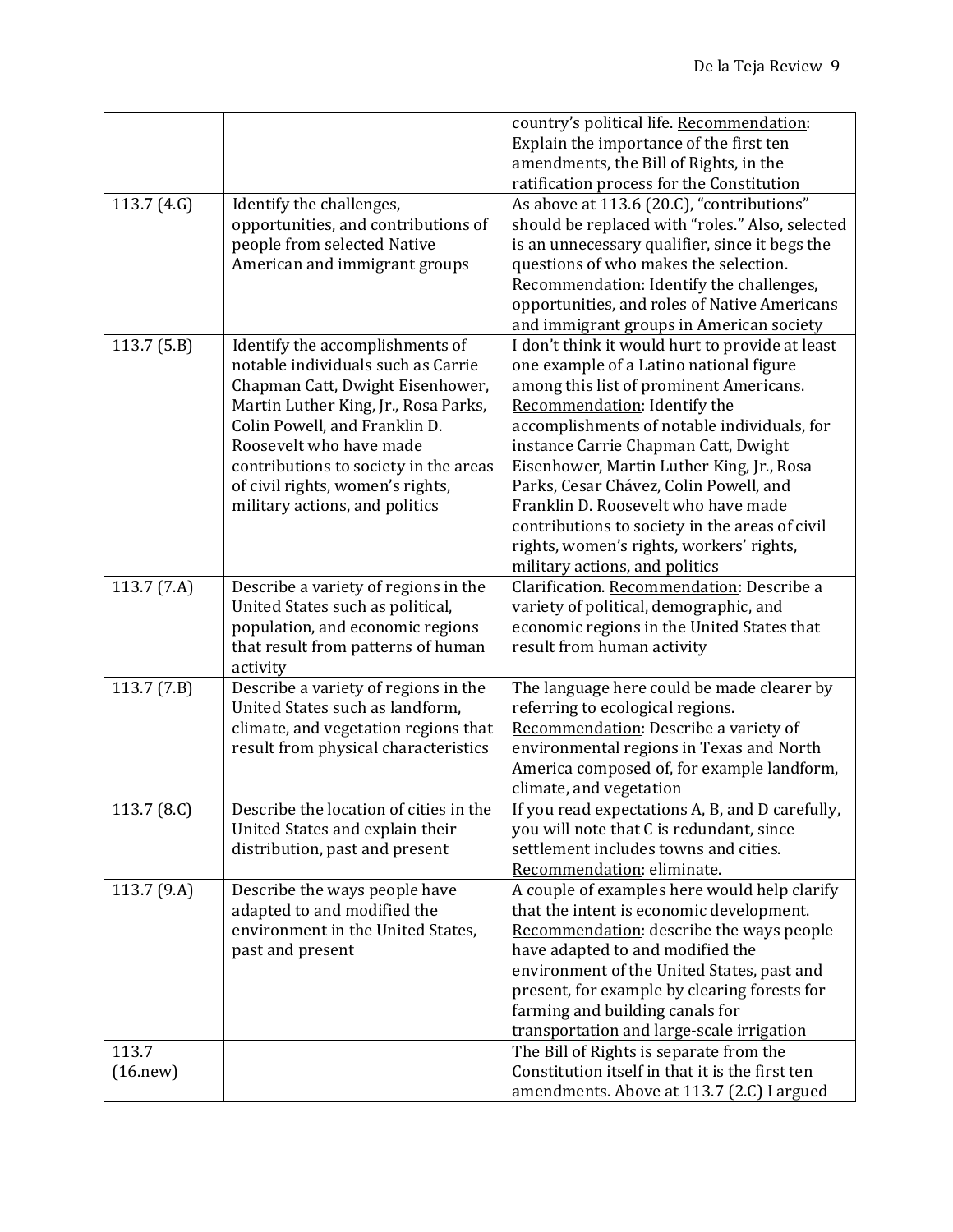|                         |                                                                                                                                                                                                                                         | for a separate expectation dealing with the<br>Bill of Rights in a historical context. I would<br>recommend moving 113.7 (21.A) here since it<br>calls for an understanding of why the Bill of<br>Rights came into being rather than how it<br>affects Americans as citizens today. I will<br>propose an alternative for the language in<br>113.7 (21.A). Recommendation: Summarize<br>the reasons for the creation of the Bill of<br>Rights                                     |
|-------------------------|-----------------------------------------------------------------------------------------------------------------------------------------------------------------------------------------------------------------------------------------|----------------------------------------------------------------------------------------------------------------------------------------------------------------------------------------------------------------------------------------------------------------------------------------------------------------------------------------------------------------------------------------------------------------------------------------------------------------------------------|
| 113.7 (21.A)            | Summarize the reasons for the<br>creation of the Bill of Rights                                                                                                                                                                         | As noted immediately above, the creation of<br>the Bill of Rights was a historical process and<br>belongs in a TS addressing the formation of<br>government. Here, the question is how the<br>Bill of Rights and Constitution affect students<br>as citizens. Recommendation: Analyze how<br>the rights enumerated in the Bill of Rights<br>contribute to the basic individual freedoms of<br>all Americans                                                                      |
| 113.7 (24.A)            | Describe the contributions of<br>famous inventors and scientists<br>such as Neil Armstrong, John J.<br>Audubon, Benjamin Banneker,<br>Clarence Birdseye, George<br><b>Washington Carver, Thomas</b><br>Edison, and Carl Sagan           | I would argue that Neil Armstrong, although a<br>famous and notable American, was neither an<br>inventor nor a scientist; at best he might be<br>considered an engineer. I would recommend<br>his replacement in this particular list.<br>Recommendation: Describe the contributions<br>of famous inventors and scientists, for<br>instance John Fulton, John J. Audubon,<br>Benjamin Banneker, Clarence Birdseye,<br>George Washington Carver, Thomas Edison,<br>and Carl Sagan |
| 113.7 (24.D)            | Analyze environmental changes<br>brought about by scientific<br>discoveries and technological<br>innovations such as air<br>conditioning and fertilizers                                                                                | I would argue that the internal combustion<br>engine has had a much more profound impact<br>on the environment than air conditioning.<br>Recommendation: Analyze environmental<br>changes brought about by scientific<br>discoveries and technological innovations, for<br>instance the internal combustion engine and<br>fertilizers                                                                                                                                            |
| 113.22 <sub>(1.A)</sub> | Describe the characteristics of<br>selected contemporary societies,<br>such as Bosnia and Northern<br>Ireland that resulted from historical<br>events or factors such as invasion,<br>conquest, colonization,<br>immigration, and trade | The two examples provided are both from<br>Europe. For the sake of diversity, since this<br>grade level is supposed to look at the world, I<br>suggest replacing Northern Ireland.<br>Recommendation: Describe the<br>characteristics of selected contemporary<br>societies, for example Bosnia and Tibet, that<br>resulted from historical events or factors, for<br>instance invasion, conquest, colonization,<br>immigration, and trade                                       |
| 113.22 (12.D)           | Compare how governments                                                                                                                                                                                                                 | I would recommend replacing a couple of the                                                                                                                                                                                                                                                                                                                                                                                                                                      |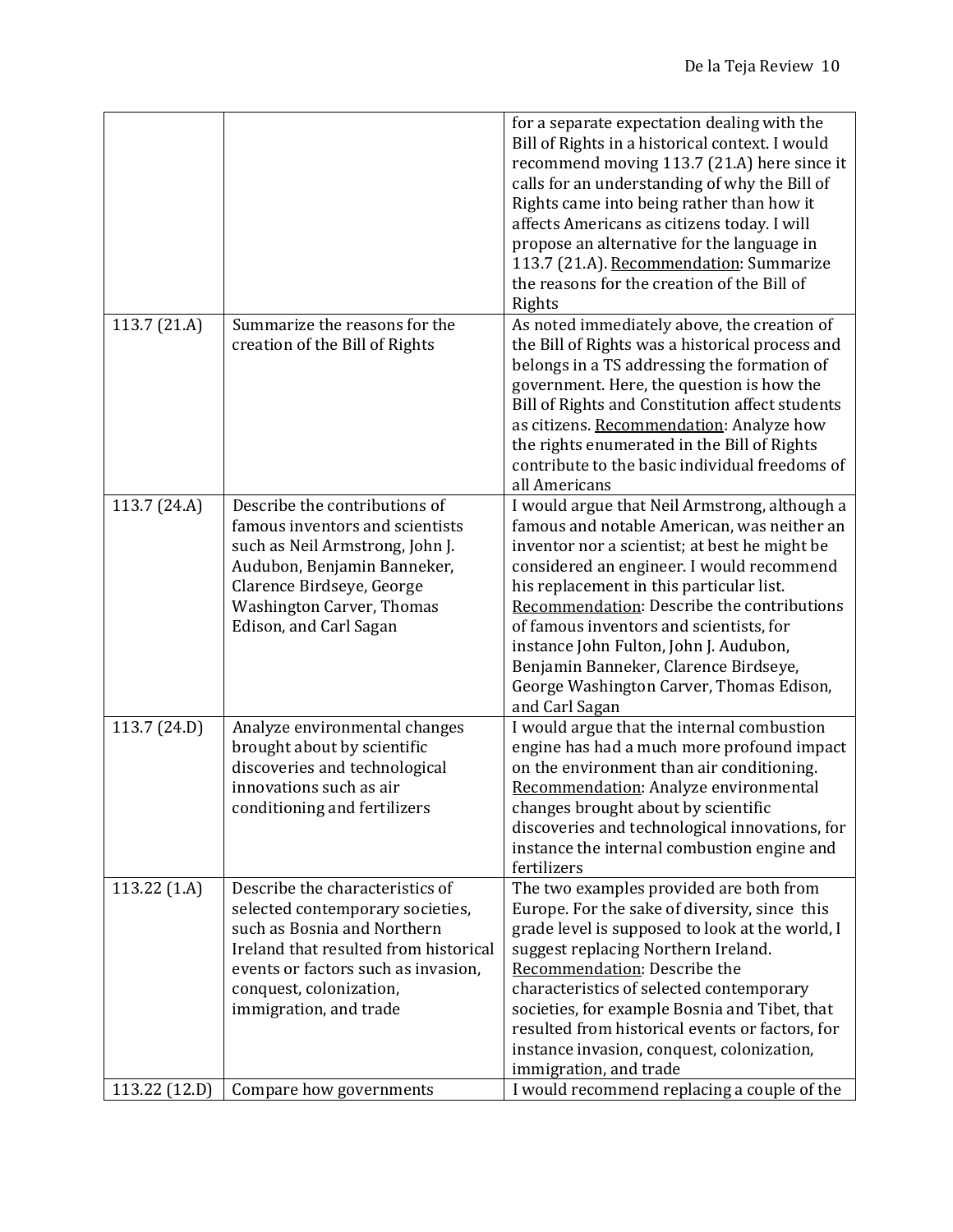|                | function in selected world societies<br>such as China, Germany, India, and<br>Russia                                                                                                                                                              | examples so that contemporary monarchical<br>and totalitarian systems and a broader world<br>framework can be brought into the picture.<br>Recommendation: Compare how<br>governments function in selected world<br>societies, for example China, Germany,<br>Thailand, and Cuba                                                                                                                                                                                                                                                                                                   |
|----------------|---------------------------------------------------------------------------------------------------------------------------------------------------------------------------------------------------------------------------------------------------|------------------------------------------------------------------------------------------------------------------------------------------------------------------------------------------------------------------------------------------------------------------------------------------------------------------------------------------------------------------------------------------------------------------------------------------------------------------------------------------------------------------------------------------------------------------------------------|
| 113.22 (15.D)  | Identify and explain examples of<br>conflict and cooperation between<br>and among cultures within selected<br>societies such as Belgium, Canada,<br>and Rwanda                                                                                    | I would suggest that examples of religious<br>and racially charged societies also be<br>included. Recommendation: Identify and<br>explain examples of conflict and cooperation<br>between and among cultures within selected<br>societies, for instance Belgium, Canada,<br>Rwanda, Indonesia, and Peru                                                                                                                                                                                                                                                                            |
| $113.23$ (a.1) | Students examine the full scope of<br>Texas history, including the<br>cultures of Native Americans living<br>in Texas prior to European<br>exploration and the eras of mission<br>building, colonization, revolution,<br>republic, and statehood. | As mentioned in my discussion of the 4 <sup>th</sup><br>grade TEKS, the ideas of mission-building and<br>Mexican colonialism misrepresent the<br>historical periods in question. The Spanish<br>colonial period was marked by much more<br>than mission-building and the Mexican<br>period was not colonial. Recommendation:<br>Students examine the full scope of Texas<br>history, including the cultures of Native<br>Americans living in Texas prior to European<br>exploration and the eras of Spanish<br>colonization, Mexican rule, revolution,<br>republic, and statehood. |
| 113.23(1)      | The student understands<br>traditional historical points of<br>reference in Texas history.                                                                                                                                                        | Use of the term traditional here is<br>counterproductive. In fact, the traditional<br>points do not do justice to the full scope of<br>Texas history. For example, 1519 is given as<br>an example date in (C) but much more<br>important is 1528, the date in which the first<br>sustained and recorded European contact<br>with Texas began when Alvar Núñez Cabeza<br>de Vaca and his companions became<br>shipwrecked on the Texas coast.<br>Recommendation: The student understands<br>important historical points of reference in<br>Texas history.                           |
| 113.23(1.A)    | Identify the major eras in Texas<br>history and describe their defining<br>characteristics                                                                                                                                                        | Without some guidance, this can become a<br>rather confusing expectation. Some eras are<br>well known and understood, for example<br>Revolution, Republic, Civil War. In fact,<br>should the Civil War be treated separately or<br>together with Reconstruction? Others are<br>even more problematic, particularly with<br>regard to periodization before 1821 and<br>post-Reconstruction. My recommendation<br>would be that a committee be formed to                                                                                                                             |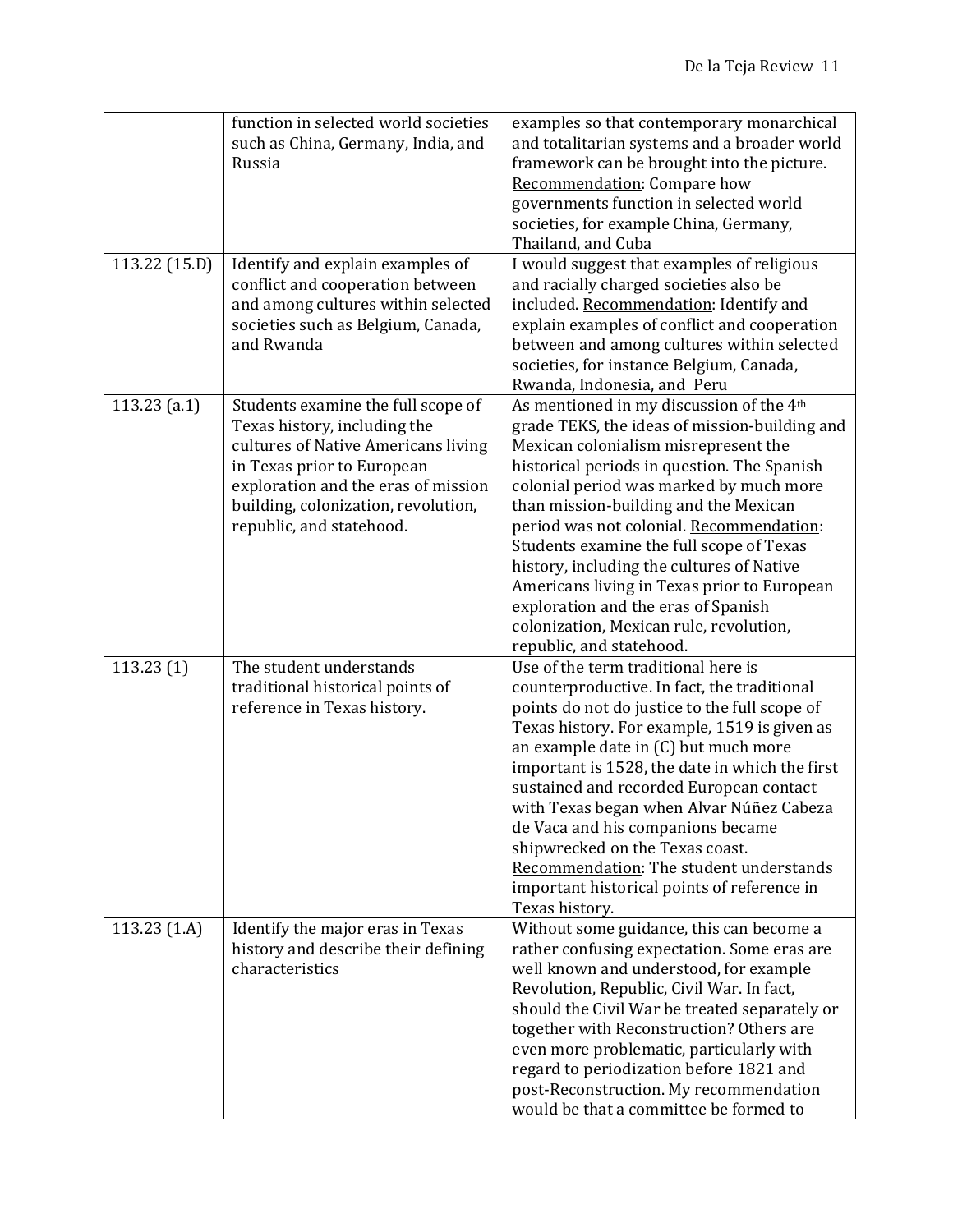|                |                                                                                                                                                                            | come up with a standardization of<br>periodization with related important dates                                                                                                                                                                                                                                                                                                                                                                                                                                                                                                                                                                                                                                                                                                                                                                                                                                                                                                                                                                                                                    |
|----------------|----------------------------------------------------------------------------------------------------------------------------------------------------------------------------|----------------------------------------------------------------------------------------------------------------------------------------------------------------------------------------------------------------------------------------------------------------------------------------------------------------------------------------------------------------------------------------------------------------------------------------------------------------------------------------------------------------------------------------------------------------------------------------------------------------------------------------------------------------------------------------------------------------------------------------------------------------------------------------------------------------------------------------------------------------------------------------------------------------------------------------------------------------------------------------------------------------------------------------------------------------------------------------------------|
| 113.23 $(1.C)$ | Explain the significance of the<br>following dates: 1519, 1718, 1821,<br>1836, 1845, and 1861                                                                              | (in years).<br>Various problems exist with this list of dates.<br>First, the early dates are inadequate for even<br>a summary understanding of the Spanish<br>colonial period. Second, the importance of at<br>least one date during the Mexican period and<br>directly related to the Revolution is omitted.<br>Third, there are no post-Civil War dates<br>although this KS is general to the whole of<br>Texas history. Recommendation: Explain the<br>significance of the following dates: 1528<br>(Cabeza de Vaca), 1716 (Successful Spanish<br>occupation of Texas), 1731 (founding of the<br>first civil government in Texas at San<br>Antonio), 1749 (settlement of the lower Rio<br>Grande Valley begins), 1813 (first Texas<br>declaration of independence), 1821 (Texas<br>becomes independent of Spain as part of<br>Mexico), 1824 (Texas united to Coahuila<br>under the federal Constitution), 1836 (Texas<br>independence from Mexico), 1845<br>(annexation to the U.S.-really should be<br>1846), 1861 (secession and participation in<br>Civil War), 1876 (Constitution in effect |
|                |                                                                                                                                                                            | today), 1901 (Spindletop launches Texas into<br>20 <sup>th</sup> century), 1969 (Texas prominent in<br>moon landing)                                                                                                                                                                                                                                                                                                                                                                                                                                                                                                                                                                                                                                                                                                                                                                                                                                                                                                                                                                               |
| 113.23(2)      | The student understands how<br>individuals, events, and issues prior<br>to the Texas Revolution shaped the<br>history of Texas                                             | This item deserves attention for considerable<br>restructuring and rewriting. Among the<br>problems: it pays insufficient attention to the<br>diversity of Spanish settlement activities in<br>what eventually became the State of Texas. It<br>presupposes that Texas today is synonymous<br>with the Texas settled by Anglo-American<br>immigrants in the 1820s and 1830s. Also, it<br>makes more sense for item (E) to be part of<br>113.23 (3), since that TS deals with<br>Revolution.                                                                                                                                                                                                                                                                                                                                                                                                                                                                                                                                                                                                        |
| 113.23(2.B)    | Identify important individuals,<br>events, and issues related to<br>European exploration and<br>colonization of Texas, including the<br>establishment of Catholic missions | While the missions certainly were an<br>important part of the Spanish program in<br>Texas, they do not represent the full scope of<br>Spanish activities. Settlement by family<br>groups, ranchers, and military men<br>contributed to Spain's hold over the region<br>for more than a century. Recommendation:<br>Identify important events, and issues related<br>to European exploration and Spanish<br>settlement of Texas, for example the                                                                                                                                                                                                                                                                                                                                                                                                                                                                                                                                                                                                                                                    |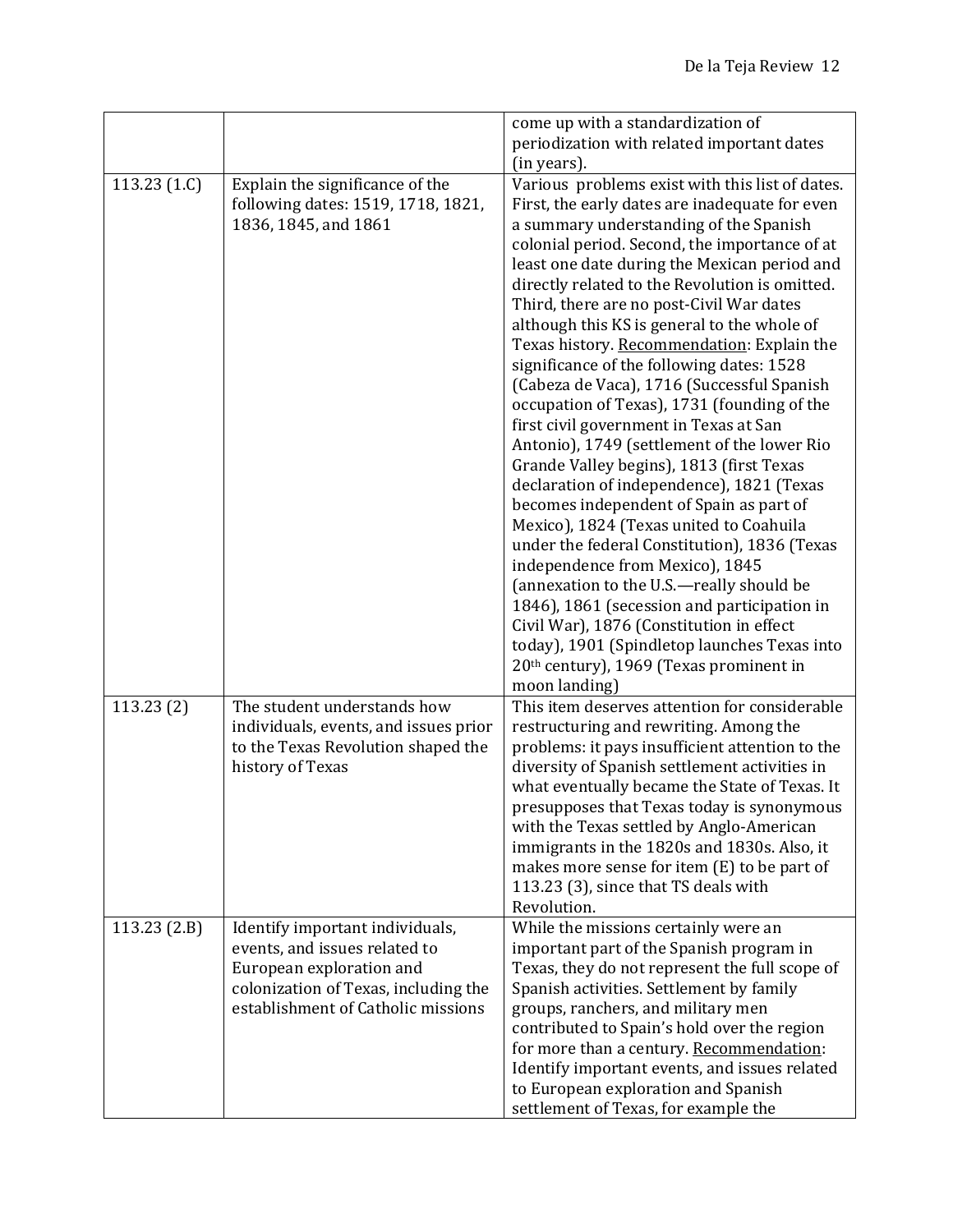|                   |                                                                                                                                                               | establishment of Catholic missions, towns,                                                                                                                                                                                                                                                                                                                                                                                                                                                                                                                                                                       |
|-------------------|---------------------------------------------------------------------------------------------------------------------------------------------------------------|------------------------------------------------------------------------------------------------------------------------------------------------------------------------------------------------------------------------------------------------------------------------------------------------------------------------------------------------------------------------------------------------------------------------------------------------------------------------------------------------------------------------------------------------------------------------------------------------------------------|
|                   |                                                                                                                                                               | and presidios and the battle of Medina                                                                                                                                                                                                                                                                                                                                                                                                                                                                                                                                                                           |
| 113.23 $(2.C)$    | Identify the contributions of<br>significant individuals including<br>Moses Austin, Stephen F. Austin,<br>and Juan Seguín during the<br>colonization of Texas | As I have previously stated, colonization only<br>took place during the Spanish period. Texas<br>was an integral part of Mexico, and its<br>citizens voted for local, state, and federal<br>government officials. The individuals<br>mentioned in this expectation, as written,<br>belong in a separate expectation that appears<br>below. Recommendation: Identify the<br>contributions of significant individuals during<br>the Spanish colonial period, for example Fray<br>Antonio Margil de Jesús, José Escandón,<br>Antonio Gil Ybarbo, and Bernardo Gutiérrez<br>de Lara                                  |
| 113.23 (2.D)      | Identify the impact of the Mexican<br>federal Constitution of 1824 on<br>events in Texas                                                                      | I would recommend that there be a little<br>more guidance on this expectation by<br>pointing out the critical issue that the<br>Constitution of 1824 created with regard to<br>Texas's relationship to the rest of Mexico--its<br>association with Coahuila. Recommendation:<br>Identify the impact of the Mexican federal<br>Constitution of 1824 on events in Texas,<br>including the joining of Texas to neighboring<br>Coahuila as a single state.                                                                                                                                                           |
| 113.23<br>(2.new) |                                                                                                                                                               | At this point I would have a separate<br>expectation that would cover what is in the<br>current (2.C). This expectation needs to be<br>modified slightly, however, to account for my<br>previous concern regarding the term<br>"colonization." Also, it was Erasmo Seguín,<br>not Juan who was critical to Texas's place in<br>the Mexican republic, as he represented<br>Texas at the congress that drafted the<br>Constitution of 1824. Add: Identify the<br>contributions of significant individuals<br>including Moses Austin, Stephen F. Austin,<br>and Erasmo Seguín during the Mexican<br>period of Texas |
| 113.23 (2.E)      |                                                                                                                                                               | This item really belongs in (3), since that TS<br>treats of "individuals, events, and issues<br>related to the Texas Revolution."<br>Recommendation: move.                                                                                                                                                                                                                                                                                                                                                                                                                                                       |
| 113.23(2.F)       | <b>Contrast Spanish and Anglo</b><br>purposes for and methods of<br>settlement in Texas                                                                       | Well, the contrast should be between Spanish<br>and Mexican colonization efforts, since Anglo<br>settlement took place under the auspices and<br>rules of the Mexican Constitution of 1824 and<br>the laws of the State of Coahuila y Texas.<br><b>Recommendation: Contrast settlement goals</b>                                                                                                                                                                                                                                                                                                                 |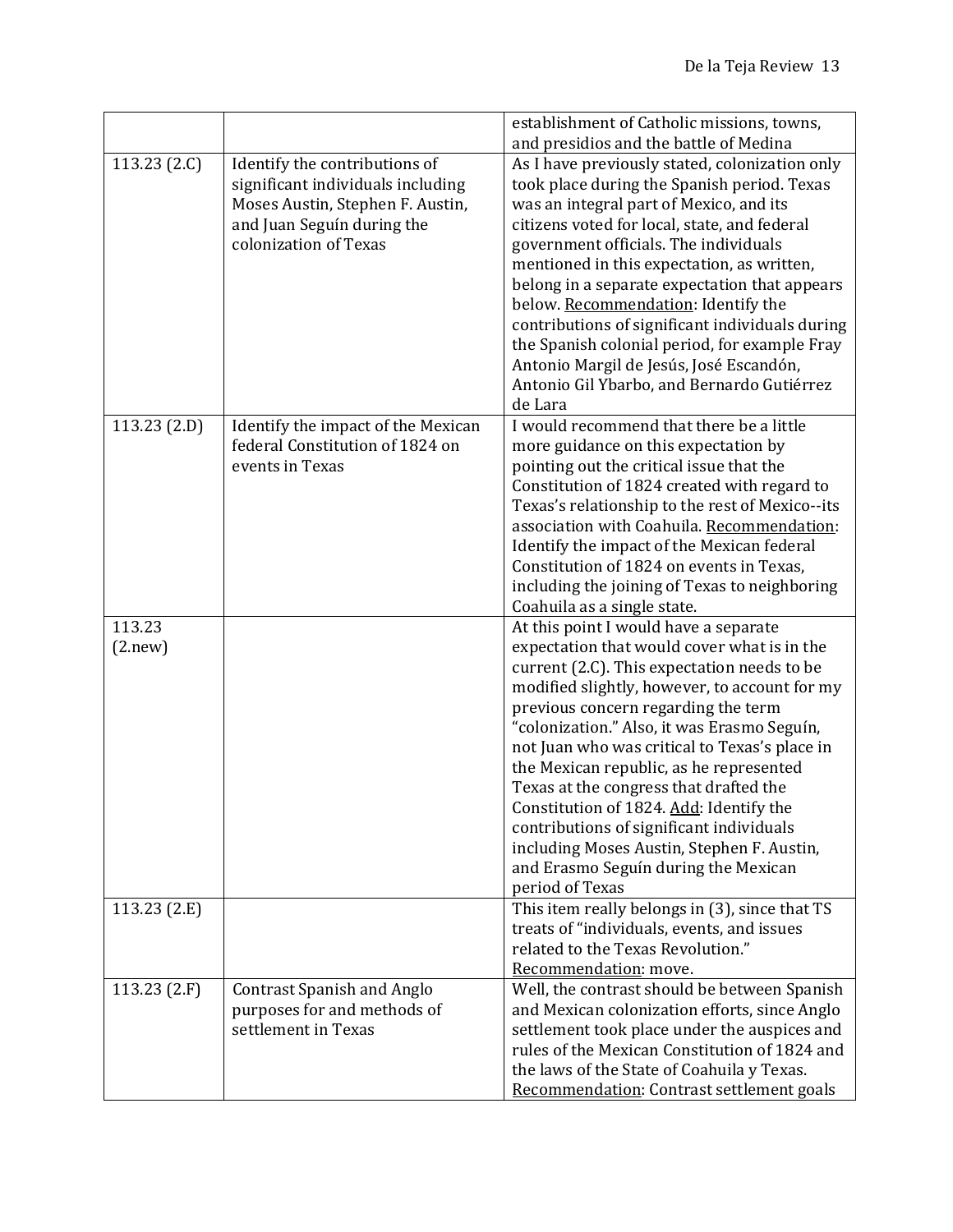|                    |                                                                                                                                                                                                                                                                                                         | and practices in Texas under Spanish and<br>Mexican rule                                                                                                                                                                                                                                                                                                                                                                                                                                                                                                                                                                                                                                                                                                                                                                                                                                                                                                                                                                     |
|--------------------|---------------------------------------------------------------------------------------------------------------------------------------------------------------------------------------------------------------------------------------------------------------------------------------------------------|------------------------------------------------------------------------------------------------------------------------------------------------------------------------------------------------------------------------------------------------------------------------------------------------------------------------------------------------------------------------------------------------------------------------------------------------------------------------------------------------------------------------------------------------------------------------------------------------------------------------------------------------------------------------------------------------------------------------------------------------------------------------------------------------------------------------------------------------------------------------------------------------------------------------------------------------------------------------------------------------------------------------------|
| 113.23<br>(3.new)  |                                                                                                                                                                                                                                                                                                         | Trace the development of events that led to<br>the Texas Revolution, including the Law of<br>April 6, 1830, the Turtle Bayou Resolutions,<br>and the arrest of Stephen F. Austin                                                                                                                                                                                                                                                                                                                                                                                                                                                                                                                                                                                                                                                                                                                                                                                                                                             |
| 113.23 (3.A)       | Explain the roles played by<br>significant individuals during the<br>Texas Revolution, including George<br>Childress, Lorenzo de Zavala, James<br>Fannin, Sam Houston, Antonio<br>López de Santa Anna, and William<br><b>B.</b> Travis                                                                  | As stated above, the participation of selected<br>Tejanos (Texans of Mexican heritage)<br>(Lorenzo de Zavala was not a native Texan),<br>should be included, after all, the Tejanos were<br>the only native-born participants in the<br>Revolution. Recommendation: Explain the<br>roles played by significant individuals during<br>the Texas Revolution, including George<br>Childress, Lorenzo de Zavala, James Fannin,<br>José Antonio Navarro, Juan Seguín, Sam<br>Houston, Antonio López de Santa Anna, and<br>William B. Travis                                                                                                                                                                                                                                                                                                                                                                                                                                                                                       |
| 113.23 (4.A)       | Identify individuals, events, and<br>issues during the Republic of Texas<br>and early Texas Statehood,<br>including annexation, Sam Houston,<br>Anson Jones, Mirabeau B. Lamar,<br>problems of the Republic of Texas,<br>the Texas Rangers, the Mexican<br>War, and the Treaty of Guadalupe-<br>Hidalgo | Given that a separate item (4.B) specifically<br>deals with annexation, there is no need to<br>include it in this expectation. Likewise, by<br>adding "consequences" to item (4.B), the<br>Mexican War and the Treaty of Guadalupe-<br>Hidalgo can be moved to that item. Also, by<br>creating a separate item for statehood, a<br>clearer distinction can made of the issues of<br>Texas as a Republic and as a state. Such<br>changes change would allow the addition of<br>other important issues and individuals to this<br>item. One last note, "Texas Rangers" is an<br>organization, not an event or issue. Including<br>individual prominent Rangers here and<br>below will guarantee inclusion.<br>Recommendation: Identify individuals,<br>events, and issues during the Republic of<br>Texas, including Sam Houston, Anson Jones,<br>Mirabeau B. Lamar, Chief Bowles, Jack<br>"Coffee" Hays, Mary Maverick, Cordova<br>Rebellion, Council House Fight and Linnville<br>Raid, Santa Fe Expedition, Woll Expedition |
| 113.23(4.B)        | Analyze the cause of and events<br>leading to Texas statehood                                                                                                                                                                                                                                           | Recommendation: Analyze the cause and<br>events surrounding Texas annexation,<br>including Congressional annexation<br>resolution, Annexation Convention, U.S.-<br>Mexico War, Treaty of Guadalupe-Hidalgo,<br>Compromise of 1850                                                                                                                                                                                                                                                                                                                                                                                                                                                                                                                                                                                                                                                                                                                                                                                            |
| 113.23<br>(4. new) |                                                                                                                                                                                                                                                                                                         | Recommendation: Identify individuals,<br>events, and issues during early statehood,<br>including James Pinckney Henderson, Jane                                                                                                                                                                                                                                                                                                                                                                                                                                                                                                                                                                                                                                                                                                                                                                                                                                                                                              |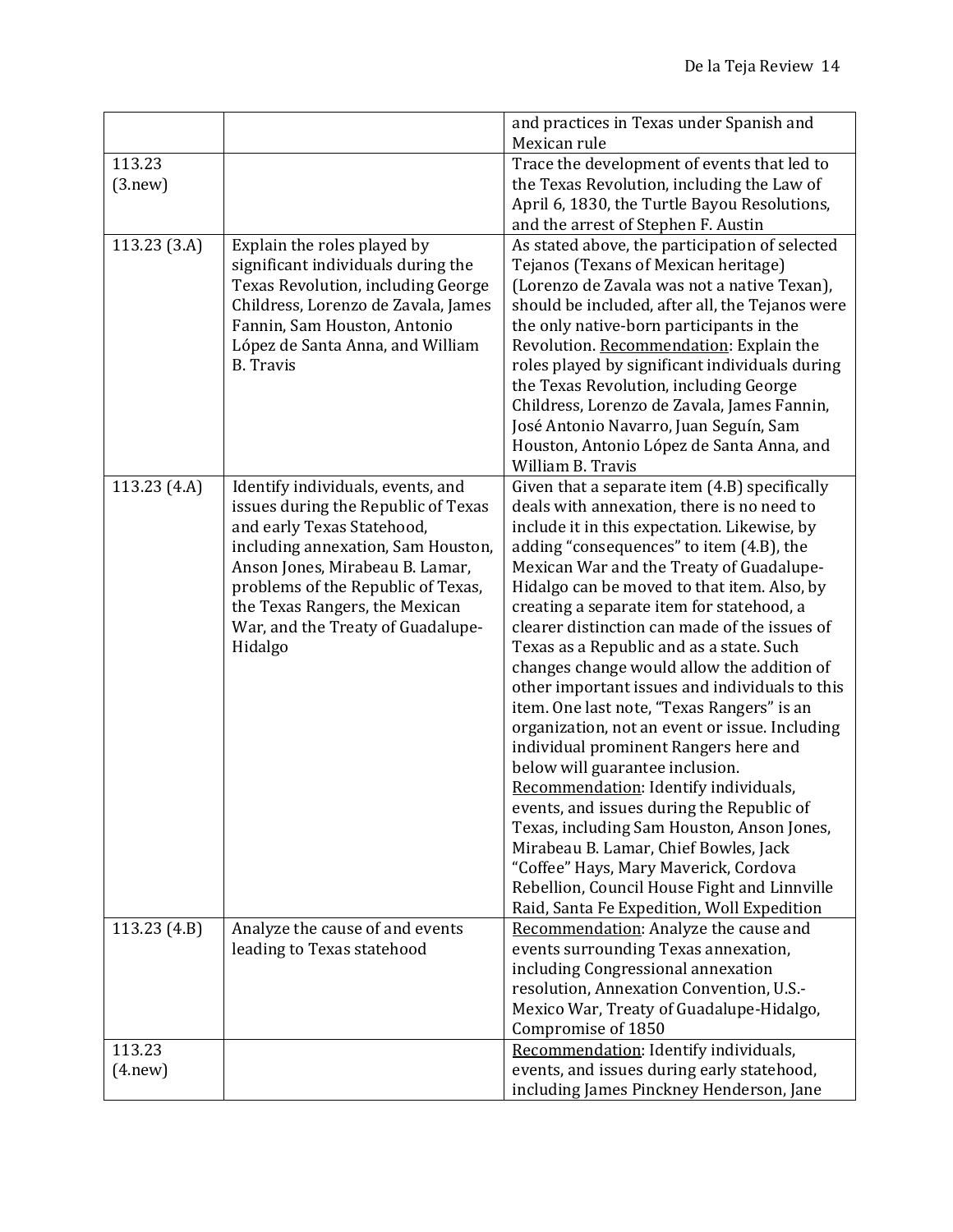|              |                                                                             | McManus Storm Cazneau, John Neighbors,                                                          |
|--------------|-----------------------------------------------------------------------------|-------------------------------------------------------------------------------------------------|
|              |                                                                             | John O. Meusebach, John. S. Ford, Juan                                                          |
|              |                                                                             | Cortina, Cart War, Texas Troubles, Indian                                                       |
|              |                                                                             | reservations, land claims                                                                       |
| 113.23 (6.A) | Identify significant individuals,                                           | Some of the items listed in this expectation to                                                 |
|              | events, and issues from                                                     | not really fit. Cattle can be moved to                                                          |
|              | Reconstruction through the                                                  | expectation (6.B) since it deals with the                                                       |
|              | beginning of the 20 <sup>th</sup> century,                                  | subject directly. Cynthia Parker was                                                            |
|              | including the factors leading to the                                        | recovered from the Comanches in 1860,                                                           |
|              | expansion of the Texas frontier, the                                        | before the period in question began. She can                                                    |
|              | effects of westward expansion on                                            | be replaced by her son Quanah Parker, last of                                                   |
|              |                                                                             |                                                                                                 |
|              | Native Americans, the development                                           | the Quahadi Comanche chiefs. Lastly, as I                                                       |
|              | of the cattle industry from its                                             | mentioned at the 4 <sup>th</sup> grade level, Spindletop                                        |
|              | Spanish beginnings, the myth and                                            | really belongs to the 20th century and should                                                   |
|              | realities of the cowboy way of life,                                        | be treated in a separate expectation.                                                           |
|              | the effects of the growth of                                                | Recommendation: Identify significant                                                            |
|              | railroads, the buffalo soldiers,                                            | individuals, events, and issues from                                                            |
|              | James Hogg, Cynthia Parker, and                                             | Reconstruction through the beginning of the                                                     |
|              | Spindletop                                                                  | 20th century, including James Hogg, Quanah                                                      |
|              |                                                                             | Parker, Norris Wright Cuney, Elizabet Ney,<br>Catarino Garza, the effects of the growth of      |
|              |                                                                             | railroads, the effects of new technologies on                                                   |
|              |                                                                             |                                                                                                 |
|              |                                                                             | Texas agriculture, lynching, European                                                           |
|              |                                                                             | immigration                                                                                     |
| 113.23(6.B)  | Explain the political, economic, and<br>social impact of the cattle and oil | This expectation should contain the items                                                       |
|              | industries and the development of                                           | deleted from the preceding one, as the more<br>logical place to discuss issues related with the |
|              | West Texas resulting from the close                                         | westward expansion of the frontier. The oil                                                     |
|              | of the frontier                                                             | industry, as with Spindletop, should be                                                         |
|              |                                                                             | reserved for the 20th century.                                                                  |
|              |                                                                             | Recommendation: Explain the political,                                                          |
|              |                                                                             | economic, and social impact of the cattle                                                       |
|              |                                                                             | industry and the development of West Texas                                                      |
|              |                                                                             | through the beginning of the 20 <sup>th</sup> century,                                          |
|              |                                                                             | including the evolution of the cattle industry                                                  |
|              |                                                                             | from its Spanish beginnings, the Red River                                                      |
|              |                                                                             | Wars and the end of independent Native                                                          |
|              |                                                                             | American life in Texas, the role of buffalo                                                     |
|              |                                                                             | soldiers in making the frontier safe, and the                                                   |
|              |                                                                             | use of public lands to fund universities and                                                    |
|              |                                                                             | the state capitol.                                                                              |
| 113.23       |                                                                             | The oil and gas industry should come in for                                                     |
| (7. new)     |                                                                             | specific attention in this TS.                                                                  |
|              |                                                                             | Recommendation: Explain the political,                                                          |
|              |                                                                             | economic, and social impact of the oil and gas                                                  |
|              |                                                                             | industry in Texas beginning with Spindletop                                                     |
| 113.23(7.A)  | Define the impact of "boom and                                              | A rewording is in order, as "define the                                                         |
|              | bust" and trace the boom-and-bust                                           | impact" is awkward and confusing phrasing.                                                      |
|              | cycle of leading Texas industries                                           | Also, cotton is farmed, so it is redundant to                                                   |
|              | throughout the 20th century,                                                | include both cotton and farming.                                                                |
|              |                                                                             |                                                                                                 |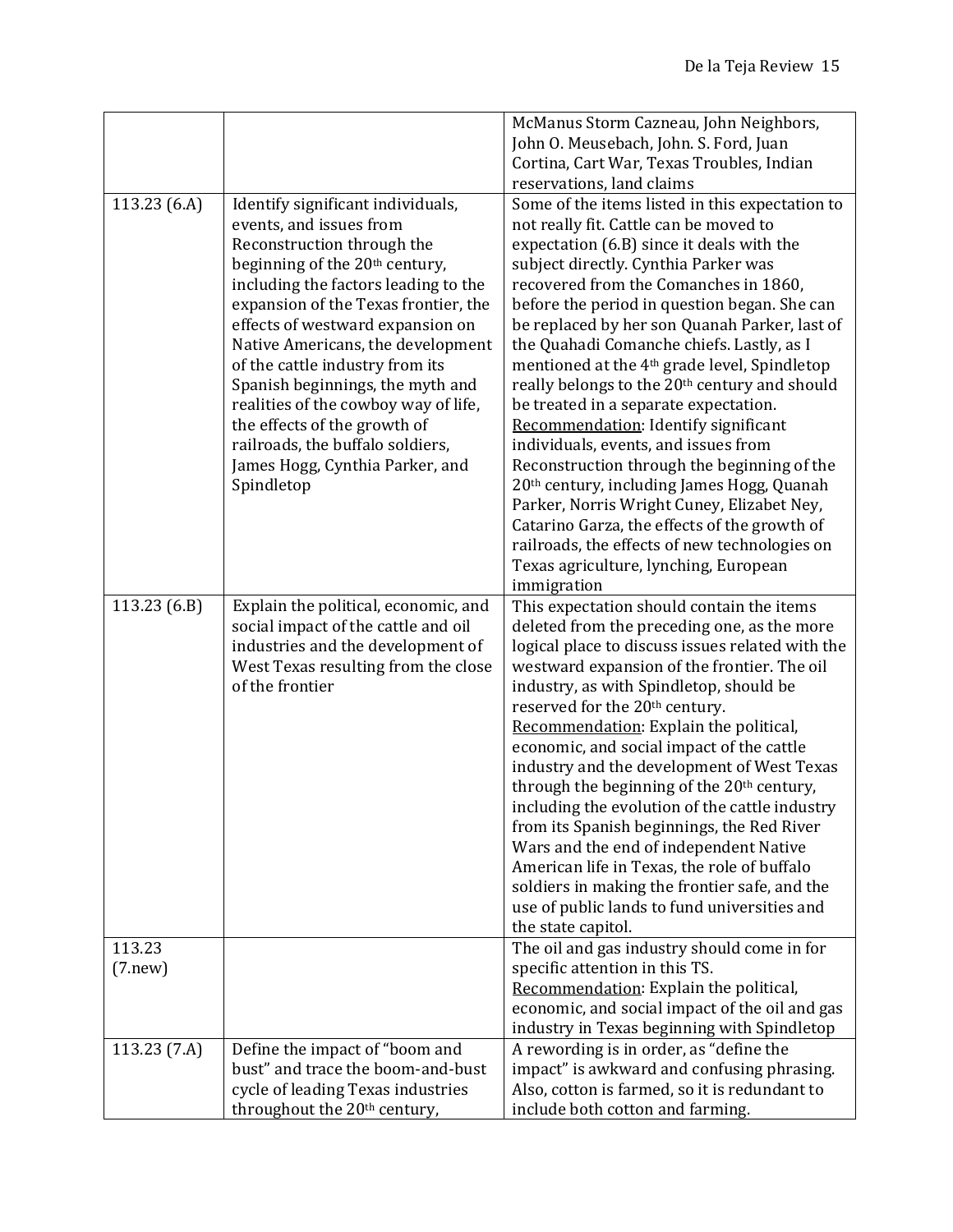|               | including farming, oil and gas,       | Recommendation: Define "boom and bust" as                  |
|---------------|---------------------------------------|------------------------------------------------------------|
|               | cotton, cattle ranching, real estate, | a historical term and trace the impact of                  |
|               | and banking                           | boom-and-bust cycles in leading Texas                      |
|               |                                       | industries throughout the 20 <sup>th</sup> century,        |
|               |                                       | including farming, oil and gas, cattle ranching,           |
|               |                                       | real estate, and banking                                   |
| 113.23(7.C)   | Trace the civil rights and equal      | Although James Farmer was an accomplished                  |
|               | rights movements of various           | leader with the African American community,                |
|               | groups in Texas in the 20th century   | his contributions were not specifically within             |
|               | and identify key leaders in these     | the realm of civil rights. Lulu Belle White, on            |
|               | movements, including James            | the other hand, was a major figure in both the             |
|               | Farmer, Hector P. García, Oveta       | Texas and nation NAACP. Recommendation:                    |
|               | Culp Hobby, and Lyndon B. Johnson     | trace the civil rights and equal rights                    |
|               |                                       | movements of various groups in Texas in the                |
|               |                                       | 20 <sup>th</sup> century and identify key figures in these |
|               |                                       | movements, including Lulu Belle White,                     |
|               |                                       | Hector P. García, Oveta Culp Hobby, and                    |
|               |                                       | Lyndon B. Johnson                                          |
| 113.23        |                                       | Surprising that there is no expectation that               |
| (8. new)      |                                       | students be able to trace the evolution of the             |
|               |                                       | political boundaries of Texas over time. Texas             |
|               |                                       | is composed of the Spanish colonial province               |
|               |                                       | of Texas as well as parts of the neighboring               |
|               |                                       | provinces of Nuevo Santander, Coahuila,                    |
|               |                                       | Chihuahua, and New Mexico. In addition,                    |
|               |                                       | Texas lost territory on its eastern border with            |
|               |                                       | Louisiana in the Adams-Onís Treaty of 1819.                |
|               |                                       | Recommendation: Create maps detailing the                  |
|               |                                       | evolution of the political boundaries of Texas             |
|               |                                       | from 18th through the mid-19th centuries                   |
| 113.23        |                                       | The evolution of the Texas Constitution, from              |
| (14. new)     |                                       | 1827 to 1876 is worthy of study by students.               |
|               |                                       | The Constitution of Coahuila and Texas,                    |
|               |                                       | based on the principles of the Mexican                     |
|               |                                       | federal constitution of 1824, is a good place              |
|               |                                       | to allow students to start seeing the evolution            |
|               |                                       | of political principles over time. The Texas               |
|               |                                       | constitutions of 1836, 1845, 1861, 1866,                   |
|               |                                       | 1869, and 1876 are all products of specific                |
|               |                                       | political and social circumstances and their               |
|               |                                       | study will give students a better                          |
|               |                                       | understanding of why Texas operates under                  |
|               |                                       | such a restrictive document today.                         |
|               |                                       | Recommendation: Explain and analyze the                    |
|               |                                       | evolution of Texas constitutions from 1827 to              |
|               |                                       | 1876                                                       |
| 113.23 (20.B) | Identify Texas leaders in science     | Some of the representative examples are not                |
|               | and technology such as Roy            | appropriate to the language of the TS "leaders"            |
|               | Bedichek, Walter Cunningham,          | in science and technology." Recommendation:                |
|               | Michael DeBakey, and C.M. "Dad"       | Identify Texas leaders in science and                      |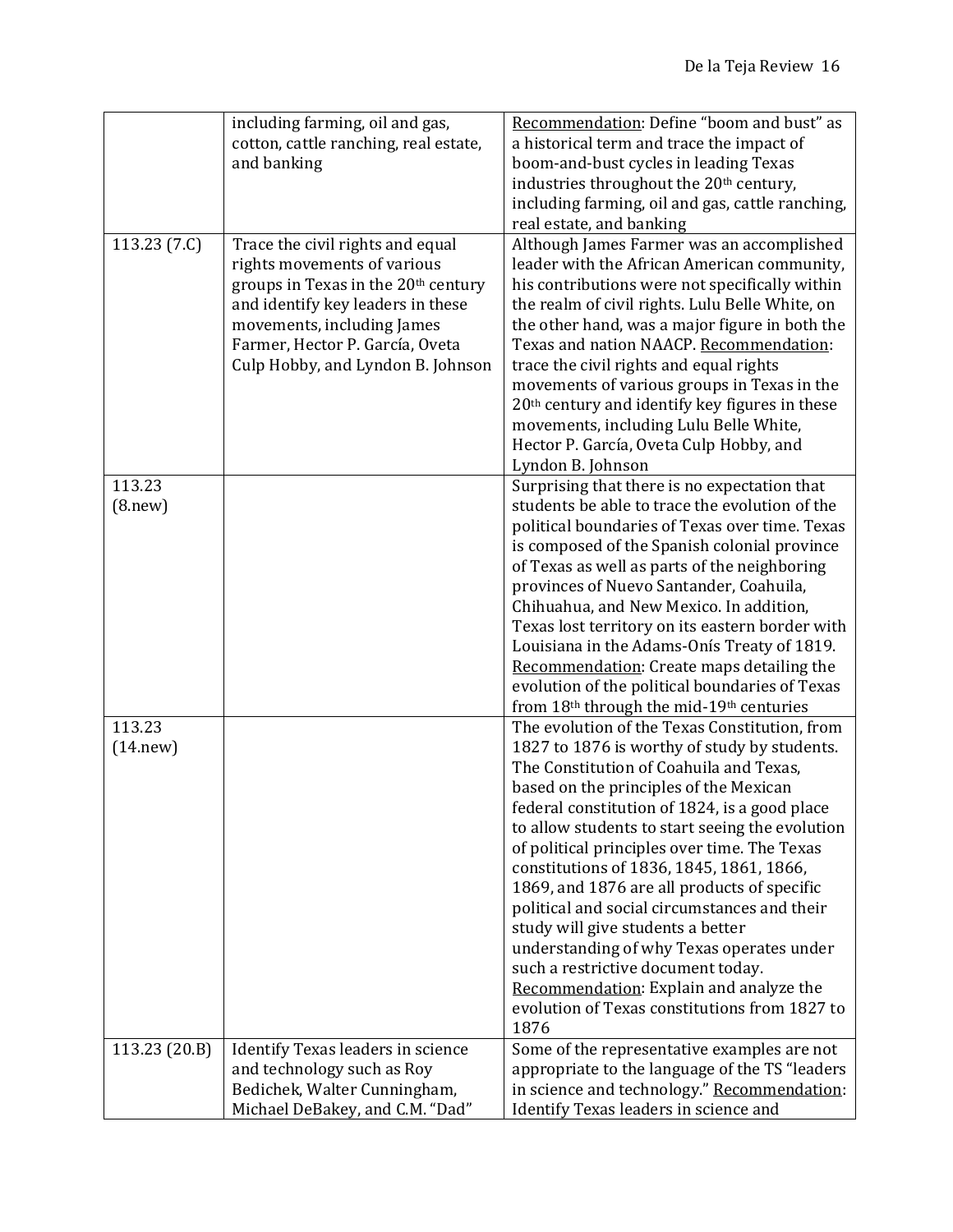|                | Joiner                                                         | technology, for instance Michael DeBakey,                                                      |
|----------------|----------------------------------------------------------------|------------------------------------------------------------------------------------------------|
|                |                                                                | C.M. "Dad" Joiner, Marion Hubert, and Wiley                                                    |
| 113.24 $(1.C)$ | Explain the significance of the                                | Post<br>U.S. history is more than just the history of                                          |
|                | following dates: 1607, 1776, 1787,                             | the English colonies. Texas, New Mexico, and                                                   |
|                | 1803, and 1861-1865                                            | Florida, have a colonial experience that                                                       |
|                |                                                                | predates Jamestown. Other seminal events in                                                    |
|                |                                                                | American are also excluded from the list in                                                    |
|                |                                                                | this expectation although reference is made                                                    |
|                |                                                                | in subsequent expectations.                                                                    |
|                |                                                                | Recommendation: Explain the significance of                                                    |
|                |                                                                | the following dates: 1565 (first European                                                      |
|                |                                                                | settlement in present-day U.S., see 2.A), 1607,                                                |
|                |                                                                | 1763 (Proclamation following end of 7 Years'                                                   |
|                |                                                                | War launches revolutionary era-see 4.A),                                                       |
|                |                                                                | 1776, 1787, 1803, 1812 (Consolidation of                                                       |
|                |                                                                | American nation, see 5.D), 1820<br>(Compromise establishing separation of free                 |
|                |                                                                | and slave states, see 7.D), 1850 (Comprise                                                     |
|                |                                                                | that provokes the sectional crisis leading to                                                  |
|                |                                                                | the Civil War, see 7.D), 1861-1865                                                             |
| 113.24(2.B)    | Compare political, economic, and                               | Some of the same concerns as above. There                                                      |
|                | social reasons for establishment of                            | were other European colonies in what is now                                                    |
|                | the 13 colonies                                                | the U.S. Suggest a slight wording change to                                                    |
|                |                                                                | emphasize English aspect of this expectation.                                                  |
|                |                                                                | Recommendation: Compare political,                                                             |
|                |                                                                | economic, and social reasons for                                                               |
| 113.24 (5.G)   | Analyze federal and state Indian                               | establishment of the 13 English colonies<br>This expectation is too restrictive. The           |
|                | policies and the removal and                                   | nation's issues with the Indian population (by                                                 |
|                | resettlement of Cherokee Indians                               | the way, up to this expectation American                                                       |
|                | during the Jacksonian era                                      | Indians have been consistently referred to as                                                  |
|                |                                                                | Native Americans), predated the Jackson                                                        |
|                |                                                                | administration and even during that period                                                     |
|                |                                                                | included more than just the Cherokees.                                                         |
|                |                                                                | Recommendation: Analyze federal and state                                                      |
|                |                                                                | Indian politics, including the Jackson<br>administration Removal Policy and the                |
|                |                                                                | establishment of the first reservations                                                        |
| 113.24 (6.C)   | Analyze the relationship between                               | The Louisiana Purchase is such a seminal                                                       |
|                | the concept of Manifest Destiny and                            | event in the westward expansion of the                                                         |
|                | the westward growth of the nation                              | nation that it should be emphasized in this                                                    |
|                |                                                                | expectation. Recommendation: Analyze the                                                       |
|                |                                                                | relationship between the concept of Manifest                                                   |
|                |                                                                | Destiny and the westward growth of the                                                         |
|                |                                                                | nation, including the role of the Louisiana                                                    |
|                |                                                                | Purchase                                                                                       |
| 113.24 (6.E)   | Identify areas that were acquired to<br>form the United States | With slight modification, this expectation can<br>allow for a discussion of how existing Euro- |
|                |                                                                |                                                                                                |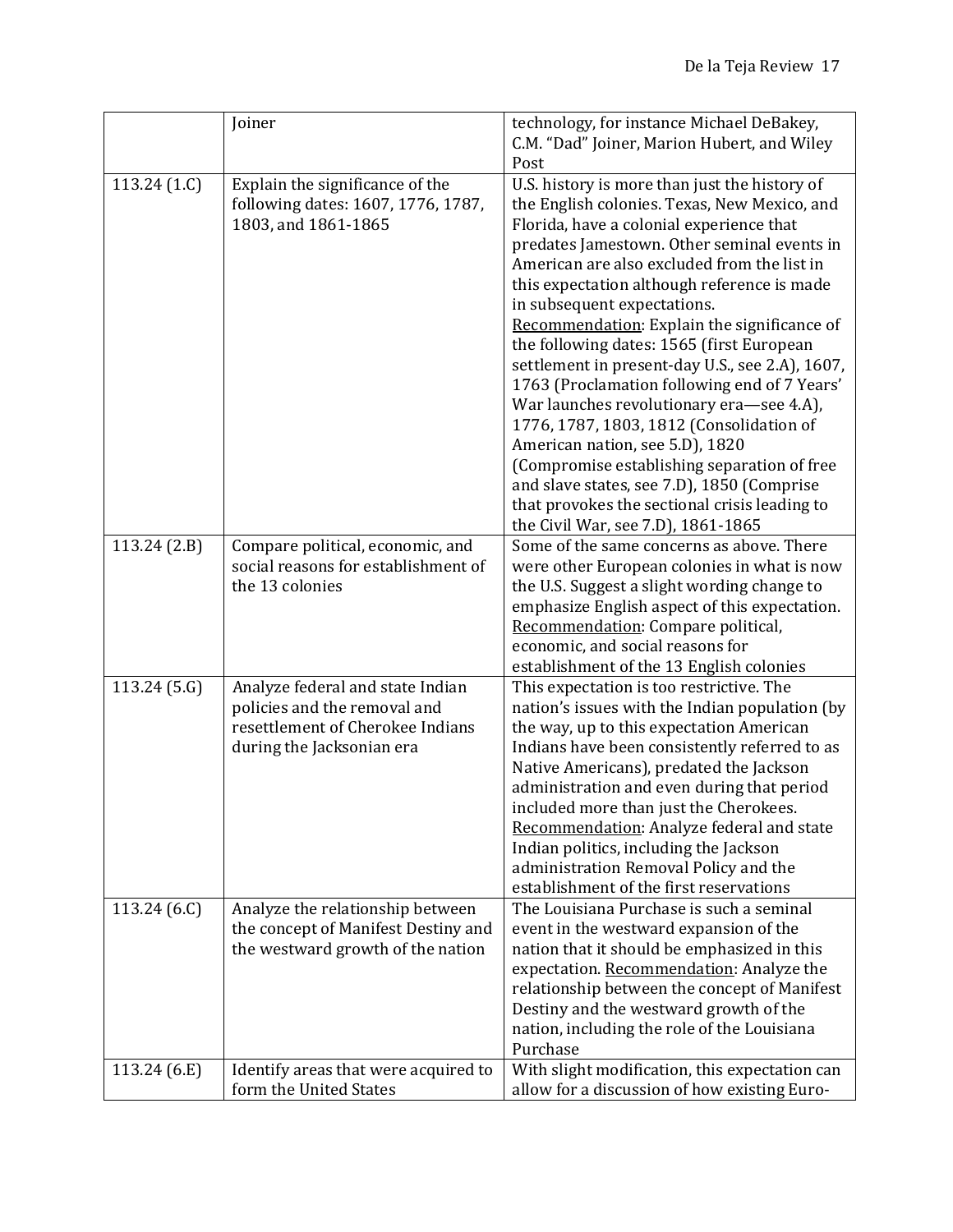| 113.24 (7.B)       | Compare the effects of political,<br>economic, and social factors on<br>slaves and free blacks                                                                                                                                          | American populations were incorporated into<br>the U.S., both in the Louisiana Purchase and<br>the Mexican Cession. Recommendation:<br>Identify areas that were acquired to form the<br>United States and explain how the existing<br>non-American populations were<br>incorporated into the nation<br>Nowhere in this TS is there a direct address<br>of the abolitionist movement, and this<br>expectation is the best suited to deal with the<br>issue. Recommendation: Compare the effects |
|--------------------|-----------------------------------------------------------------------------------------------------------------------------------------------------------------------------------------------------------------------------------------|------------------------------------------------------------------------------------------------------------------------------------------------------------------------------------------------------------------------------------------------------------------------------------------------------------------------------------------------------------------------------------------------------------------------------------------------------------------------------------------------|
|                    |                                                                                                                                                                                                                                         | of political, economic, and social factors,<br>including the abolitionist movement, on<br>slaves and free blacks                                                                                                                                                                                                                                                                                                                                                                               |
| 113.24<br>(9. new) |                                                                                                                                                                                                                                         | This TS calls for a discussion of social life of<br>the nation during Reconstruction, yet there is<br>nothing on the freedmen. Recommendation:<br>Explain the political, economic, and social<br>conditions of the freemen following<br>emancipation                                                                                                                                                                                                                                           |
| 113.24 (11.A)      | Locate places and regions of<br>importance in the United States<br>during the 18 <sup>th</sup> and 19 <sup>th</sup> centuries                                                                                                           | Since grade 8 is about American history to<br>1877, I do not understand why this<br>expectation limits itself to the 18th and 19th<br>centuries. What about important places<br>having to do with the exploration and early<br>European settlement of North America?<br>Recommendation: Locate places and regions<br>of importance in the United States during the<br>16th to 19th centuries                                                                                                   |
| 113.24 (12)        | The student understands the<br>physical characteristics of the<br>United States during the 18th and<br>19th centuries and how humans<br>adapted to and modified the<br>environment.                                                     | I do not understand the chronological-spatial<br>limitation here. In terms of physiography the<br>region is North America, and the time period<br>is understandable by time of settlement-<br>only an end date is required-since Indian<br>modification should be treated along with<br>European. Recommendation: The student<br>understands the physical characteristics of<br>North America and how humans adapted to<br>and modified the environment through the<br>mid-19th century        |
| 113.24 (12.A)      | Analyze how physical<br>characteristics of the environment<br>influenced population distribution,<br>settlement patterns, and economic<br>activities in the United States<br>during the 18 <sup>th</sup> and 19 <sup>th</sup> centuries | This expectation should be broadened in<br>alignment with the above suggestion. In this<br>particular recommendation, comparing the<br>activities of the native population and the<br>variety of activities depending on<br>environment of the various European powers<br>would be beneficial to students.<br>Recommendation: Analyze how physical<br>characteristics of the environment influenced                                                                                            |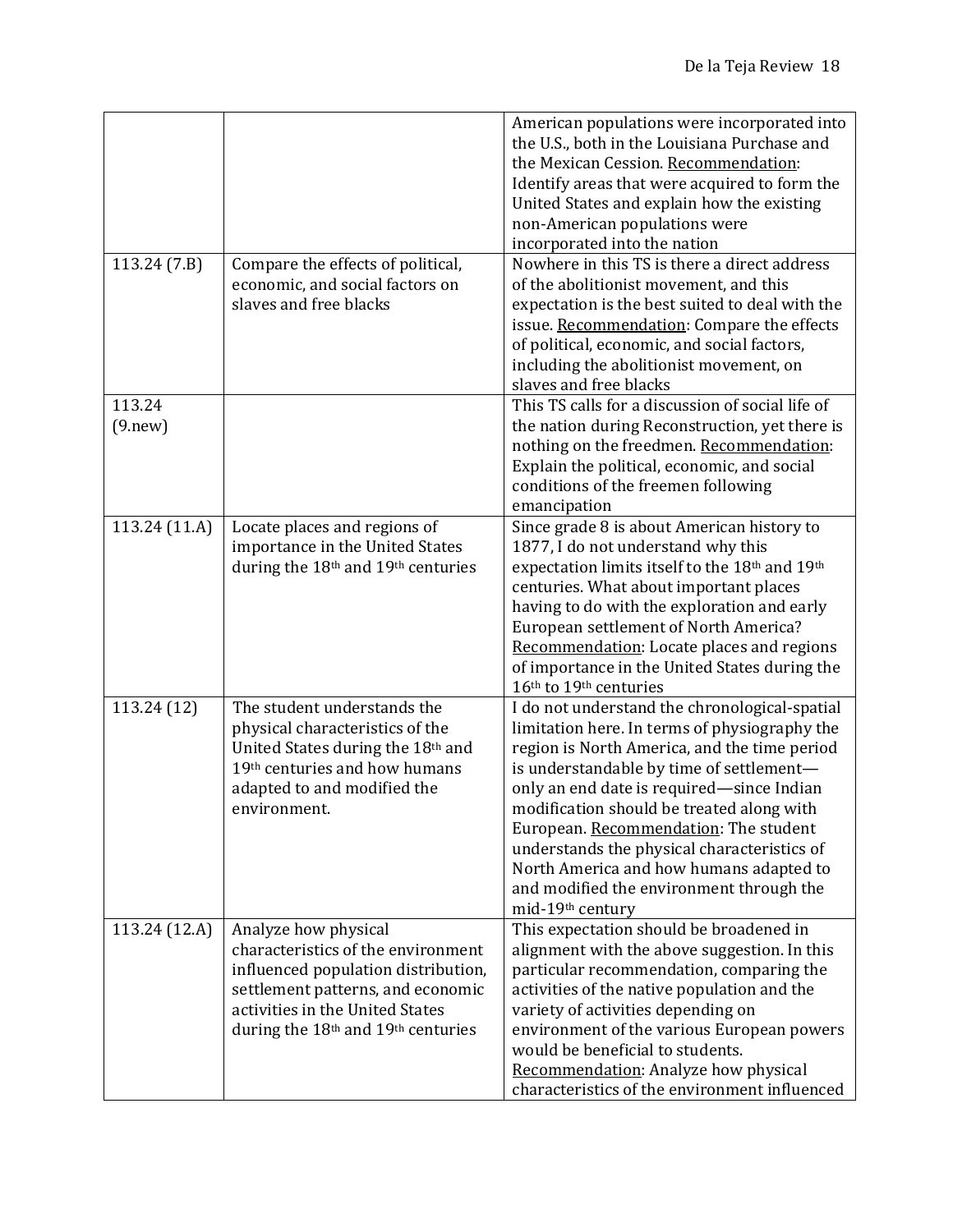|                         |                                                                                                                                                                                                                                                   | population distribution, settlement patterns,<br>and economic activities in North American<br>during the 16th to 19th centuries                                                                                                                                                                                                                                                                                                                                                                                                                                                                                                                                                                                      |
|-------------------------|---------------------------------------------------------------------------------------------------------------------------------------------------------------------------------------------------------------------------------------------------|----------------------------------------------------------------------------------------------------------------------------------------------------------------------------------------------------------------------------------------------------------------------------------------------------------------------------------------------------------------------------------------------------------------------------------------------------------------------------------------------------------------------------------------------------------------------------------------------------------------------------------------------------------------------------------------------------------------------|
| 113.24 (18.B)           | Describe historical conflicts arising<br>over the issue of states' rights,<br>including the Nullification Crisis<br>and the Civil War                                                                                                             | As written, this expectation is history more<br>than government. Recommendation: Explain<br>the constitutional issues arising from the<br>principle of states' rights, including the<br>Nullification Crisis and the Civil War                                                                                                                                                                                                                                                                                                                                                                                                                                                                                       |
| 113.24 (24.E)           | Identify the political, social, and<br>economic contributions of women<br>to American society                                                                                                                                                     | I have made a similar argument above.<br>Individuals make contributions, but groups<br>play roles. Even the cult of true womanhood<br>emphasized women as having a critical role<br>to play in the education and socialization of<br>children. I understand that it might be<br>considered a matter of semantics, but "role"<br>is a more inclusive way of discussing the<br>place of women and minorities in society.<br>Recommendation: identify the political,<br>social, and economic roles of women in<br>American society                                                                                                                                                                                      |
| 113.24 (26.B)           | Describe religious influences on<br>immigration and social movements,<br>including the impact of the first and<br>second Great Awakenings                                                                                                         | The language in this expectation is confusing.<br>Is it meant to ask about the religious<br>motivations for people to immigrate to the<br>United States or the treatment of immigrants<br>based on their religious beliefs?                                                                                                                                                                                                                                                                                                                                                                                                                                                                                          |
| 113.32 $(1.C)$          | Explain the significance of the<br>following dates: 1898, 1914-1918,<br>1929, 1941-1945, and 1957                                                                                                                                                 | The included dates are fine, but they leave<br>out the second half of the 20th century and<br>the start of the new one. Recommendation:<br>Explain the significance of the following<br>dates: 1898, 1914-1918, 1929, 1941-1945,<br>and 1957, 1963 [Kennedy assassination],<br>1969 [Moon landing], 2001 [9/11, which is in<br>fact a historical date, even though of recent<br>vintage]                                                                                                                                                                                                                                                                                                                             |
| 113.32 <sub>(3.A)</sub> | Explain why significant events and<br>individuals, including the Spanish-<br>American War, U.S. expansionism,<br>Henry Cabot Lodge, Alfred Theyer<br>Mahan, and Theodore Roosevelt<br>moved the United States into the<br>position of world power | I would add two other events to the list of<br>required references for this expectation. The<br>construction of the Panama Canal was a<br>direct consequence of the need by the United<br>States not only to move bulk goods more<br>efficiently between the East and West coasts,<br>it was also necessary for the United States to<br>be able to project its naval power effectively.<br>Also, U.S. expansionism is vague (and not<br>really an event) and should be replaced with<br>specific examples. Recommendation: Explain<br>why significant events and individuals,<br>including the Spanish-American War,<br>construction of the Panama Canal, acquisition<br>of Hawaii, Henry Cabot Lodge, Alfred Thayer |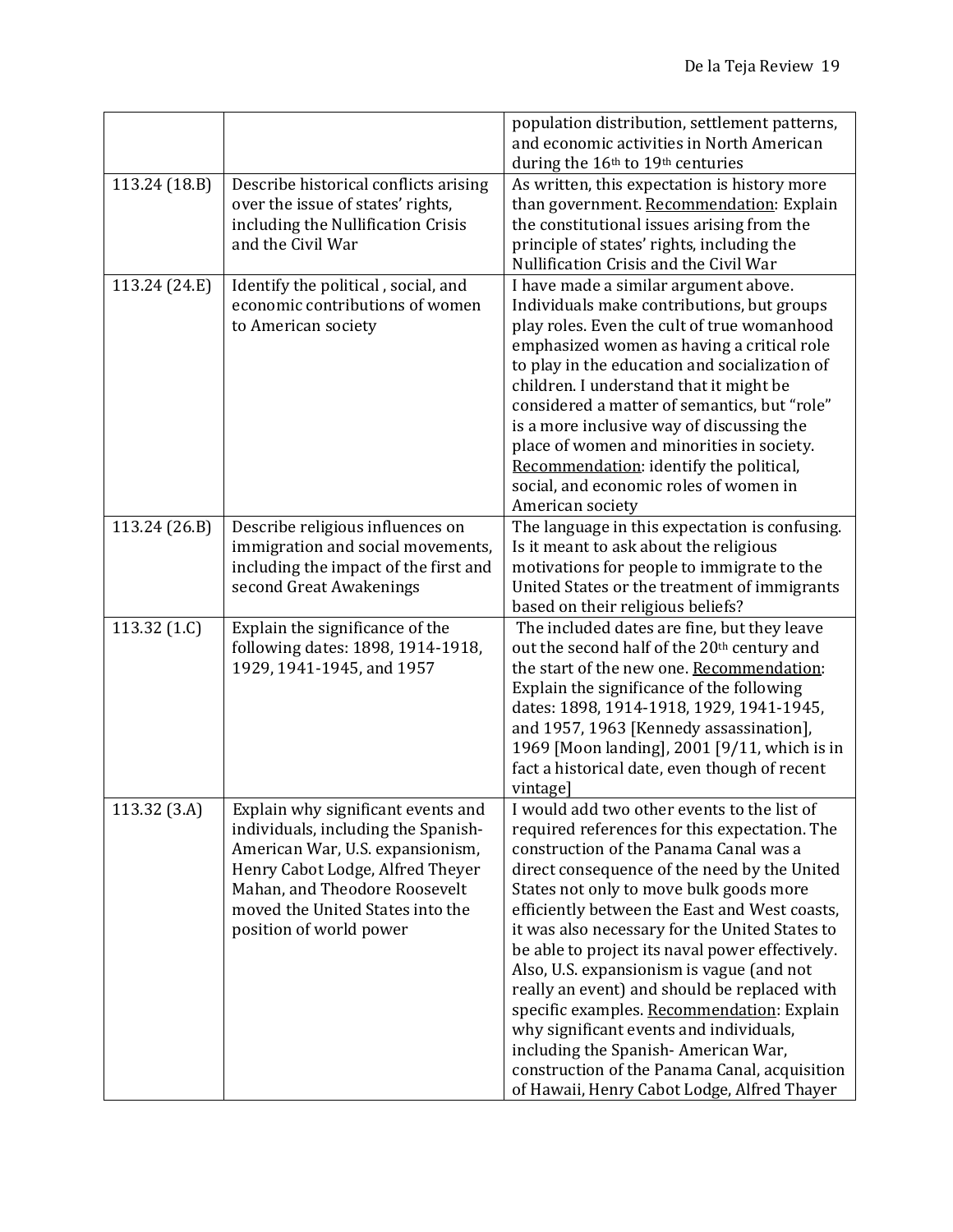| Mahan, and Theodore Roosevelt moved the                                                                                                                                      |  |
|------------------------------------------------------------------------------------------------------------------------------------------------------------------------------|--|
| United States into the position of world                                                                                                                                     |  |
| power                                                                                                                                                                        |  |
| Identify significant leaders of the<br>This expectation can easily made more<br>113.32 (7.B)                                                                                 |  |
| civil rights movement, including<br>inclusive and useful for comparison purposes                                                                                             |  |
| Martin Luther King, Jr.<br>with a slight word change. Recommendation:                                                                                                        |  |
| Identify significant civil rights leaders,                                                                                                                                   |  |
| including Martin Luther King, Jr., Hector                                                                                                                                    |  |
| García, and Betty Friedan                                                                                                                                                    |  |
| 113.32                                                                                                                                                                       |  |
| Expectation (D) does not really do justice to                                                                                                                                |  |
| the need to explain the influence of the CRM<br>(7. new)                                                                                                                     |  |
| on American society in the mid-20 <sup>th</sup> century                                                                                                                      |  |
| and beyond. The CRM invigorated not just                                                                                                                                     |  |
| African Americans but also Mexican                                                                                                                                           |  |
| Americans (Chicano Movement), women                                                                                                                                          |  |
| (NOW), American Indians (AIM), and merit                                                                                                                                     |  |
| inclusion as a separate expectation.                                                                                                                                         |  |
| Recommendation: Identify minority rights                                                                                                                                     |  |
| movement spawned from the Civil Rights                                                                                                                                       |  |
| Movement, for example the National                                                                                                                                           |  |
| Organization for Women, the American                                                                                                                                         |  |
| Indian Movement, and the Chicano                                                                                                                                             |  |
| Movement                                                                                                                                                                     |  |
| 113.32 (13.D)<br>Evaluate the effectiveness of New<br>Recent scholarship has made it clear that the                                                                          |  |
| tradition view of New Deal policies as simply<br>Deal measures in ending the Great                                                                                           |  |
| an effort to end the Great Depression is<br>Depression                                                                                                                       |  |
| inadequate. Although some policies were                                                                                                                                      |  |
| instituted to fight the Depression, others                                                                                                                                   |  |
| were efforts to reform institutions and                                                                                                                                      |  |
| practices more in line with the work of the                                                                                                                                  |  |
| Theodore Roosevelt administration.                                                                                                                                           |  |
| Recommendation: Evaluate the impact of                                                                                                                                       |  |
| New Deal measures on the American                                                                                                                                            |  |
| economy                                                                                                                                                                      |  |
| I would recommend broadening the<br>113.32 (16.B)<br>Evaluate the impact of events,                                                                                          |  |
| including Franklin Roosevelt's<br>examples to include a more contemporary                                                                                                    |  |
| attempt to increase the number of<br>effort to expand executive power.                                                                                                       |  |
| Recommendation: Evaluate the impact of<br>U.S. Supreme Court justices, on the                                                                                                |  |
| relationship among the legislative,<br>events, including Franklin Roosevelt's                                                                                                |  |
| attempt to increase the number of U.S.<br>executive, and judicial branches of                                                                                                |  |
| Supreme Court justices and George W. Bush's<br>government                                                                                                                    |  |
| expanded use of signing statements, on the                                                                                                                                   |  |
| relationship among the legislative, executive,                                                                                                                               |  |
| and judicial branches of government                                                                                                                                          |  |
|                                                                                                                                                                              |  |
|                                                                                                                                                                              |  |
| 113.32 (17.A)<br>Analyze the effects of 20 <sup>th</sup> -century<br>I am perplexed by the omission of Roe v.                                                                |  |
| landmark U.S. Supreme Court<br>Wade, probably the most controversial                                                                                                         |  |
| decisions such as Brown v. Board of<br>decision of the 20 <sup>th</sup> century next to Brown.<br>Given that the second part of U.S. history is<br>Education, Regents of the |  |